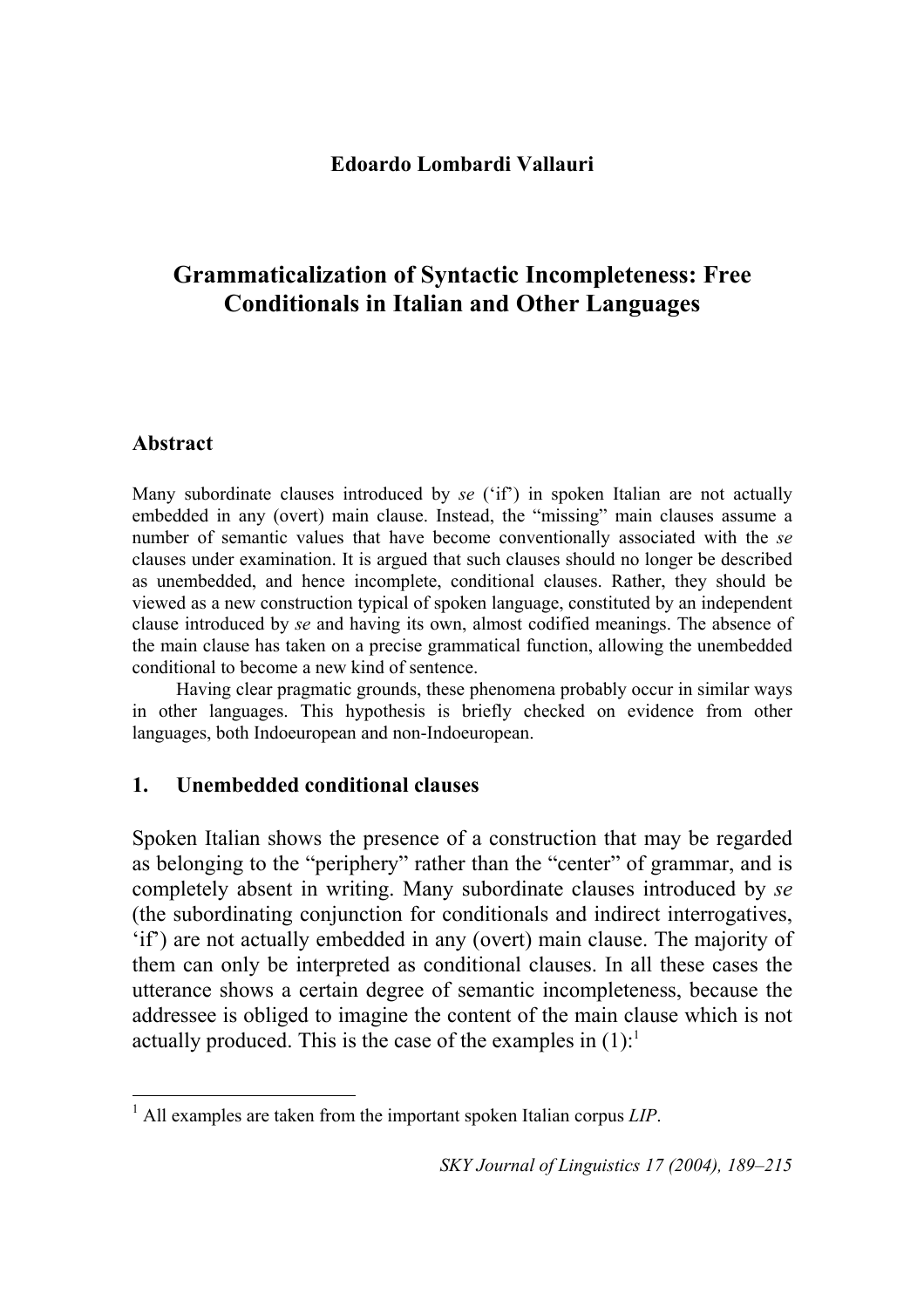(1a) LIP, Rd9:

... se non lo volete fondo beige non so volete con fondo rosso ce l'abbiamo col fondo rosso c'e' qui a terra per esempio **se si puo' brevemente inquadrare un tappeto** sempre in questa stessa qualita' eccolo col fondo rosso *(if you can show a carpet briefly....)* 

- (1b) LIP, Fa13: se poi tu 'n l'hai finito ma **se il concetto c'e' tutto**\_ # *(if the concept is all there...)*
- (1c) LIP, Rb7: A: ho capito e\_ o so d' altra parte va be' **se te sei scordato**  B: mah v ... *(if you have forgotten...)*
- (1d) LIP, Fa4: F: ecco **se vedete che avete bisogno di altro** eh? *(if you see that you need something else...)*

We will now present an overview of different kinds of unembedded conditionals. We will propose a possible semantic/pragmatic classification for the uses of this construction, and a functional hypothesis on its occurrence.

## **2. Types of missing main clauses**

## **2.1 "No problem, everything's fine"**

The "unexpressed meaning" suggested by the conditional clause and by its context can be a *reassurance of the addressee*, something like "why worry? everything's OK (at least as far as I'm concerned), there is no problem." This meaning can also be expressed overtly, as happens in (2), by linguistic material so loosely linked syntactically to the conditional clause as to be hardly considered the main clause:

### (2a) LIP, Mb30:

A: guarda io mi sono informato oggi m'hanno detto m'hanno dato dei prezzi veramente da sballo B: no tu fai cosi' eh XYZ vedi se riesci se a rimanere fino praticamente a venerdi' o se trovi un altro appoggio A:  $\sin$ ' si' si' B: poi voglio dire **se stiamo insieme quindici giorni**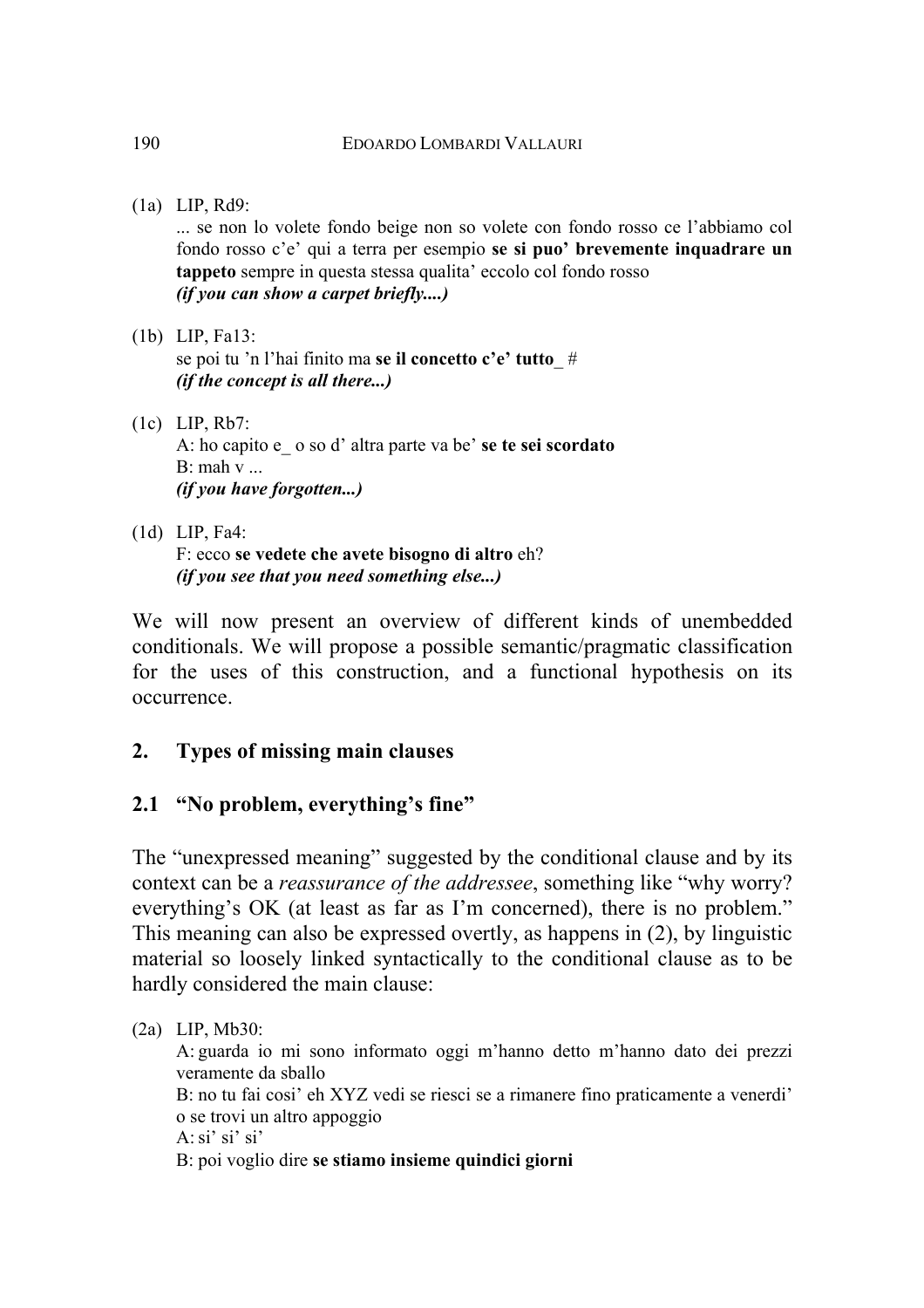A: certo certo B: capito? non c'e' problema da venerdi' questa casa ce l'ho A: va bene B: di conseguenza si tratta capito di tirare avanti questi A: certo certo B: cinque giorni *(if we spend fifteen days together... there is no problem)* 

But more often the reassuring content must be inferred from the context:

(2b) LIP, Fa13:

 $\ldots$  se tu non ce la fai a finillo # per lo meno pero' fin do tu arrivi che tu l'abbia fatto bene ecco # se poi tu 'n l'hai finito ma **se il concetto c'e' tutto**\_ # 'un l'ho portata fino in fondo dico 'n ti succedera' mica sempre di rimanere al mezzo... *(if the concept is all there...)* 

(2c) LIP, Rb7:

A: che a scuola gli avevano non so chi gli ha dato un biglietto pe anda' a vede' Costanzo Show Anto' me ci accompagni? dice si' si' cosi' se ne so' andati tutti e due lui e Federica a vede' chissa' se li hanno fatti entra' non li hanno fatti entra' bo'

B: ah be' perche' no se ci hai\_ **se ci hai l'invito** A: ci aveva il biglietto per due persone B: ah infatti *(if you have the invitation...)* 

(2e) LIP, Mb4:

B: per cui\_ c'e' un po' di\_ [RIDE] macello pero' insomma va be' **se facciamo finta di nulla**

*(if we pretend nothing has happened...)* 

## **2.2 "It's out of our hands"**

Another form of content typically attributable to the "missing" main clauses is something like "there's nothing we can do, let it be, it's a disaster, it's worse than we ever imagined," and similar. It is, actually, the negative, pessimistic version of the preceding type, with which it shares the nuclear meaning: "there is nothing we need/can do, because, things being as described by the conditional clause, there is no need to change them or no way of changing them":

(3a) LIP, Fb19: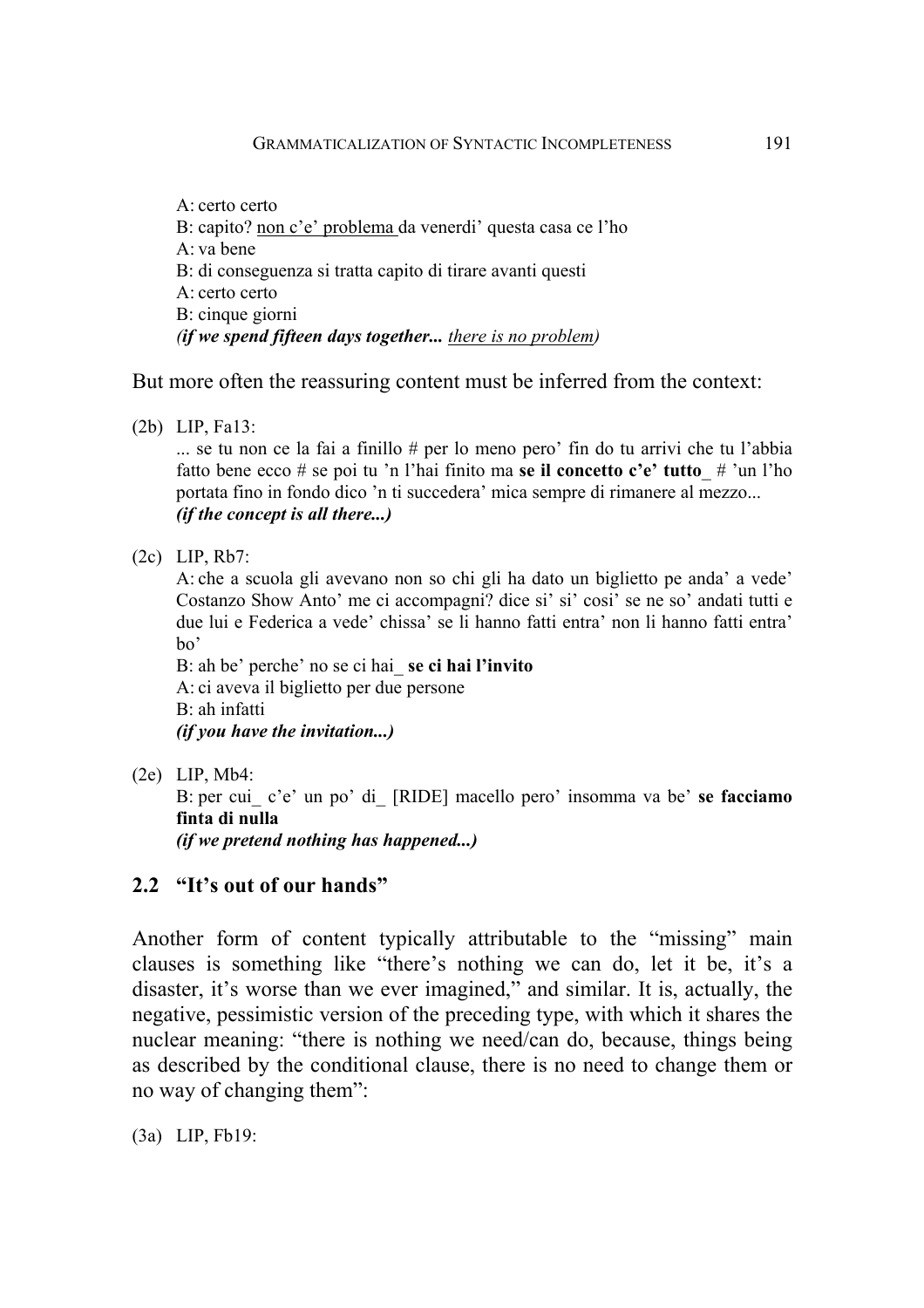B: ma insomma allora te vorresti dire che la legge fosse fatta e poi chi ne usufruisce eh ne usufruisce

A: ne usufruisce la stragrande maggioranza **se poi ci sono quei\_ quelle sacche di disonesti come sempre ci saranno** che speculano su questo e quest'altro ma scusa la

 $B$ <sup> $\cdot$ </sup> ecco

A: legge faccio un esempio sugli asili nido mi sembra sia una cosa per tante mamme eccetera poi ogni tanto sorte

B: certo eh senz' altro

A: fuori l'asilo nido che i bambini li tratta male che non gli da' da mangiare che li pigliano a calci nel sedere eccetera quelli vanno messi in galera una volta scoperti ma non non fare gli asili nido perche' si pensa che qualcuno debba...

#### *(if then there are those\_those groups of dishonest people...)*

#### (3b) LIP, Fb35:

A: ecco benissimo allora eh un Lorenzo omonimo eh che studia e uno che in questo momento sta cercando di di recuperare il pranzo perso

B: ho capito

A: perche' ho un tecnico che mi sta mangiando sotto gli occhi e ora **se** 

**questo e' il sistema di fare radio** alla RAI non lo farebbero io mi chiedo ma alla RAI mangiano?

*(if this is the way to do radio...)* 

(3c) LIP, Rb7:

B: e niente m<e> me so' dimenticato poi la mattina successiva quando so' annato a compra' della roba la eh ho visto che avevo questo biglietto del cinema che poi e' peccato che s'e' sprecato

A: certo certo

B: perche' era solo per il mese di\_ d'ottobre

A: ho capito e\_ o so d' altra parte va be' **se te sei scordato**

B: mah va be'

A: embe' certo

*(if you have forgotten...)* 

(3d) LIP, Re11:

ah se all'improvviso\_ me ne vado io chi chi chi sti macelli chi li leva mo' mo' li sto a fa' io poi chi i fa i fanno i mi fii e lui e mo' provvedero' mo' provvedero' mo' provvedero' passano i mesi passano l' anni e questo non provvede mai **se sto a da' retta a lui**\_ sempre silenzioso io me ne vado se ne vanno i mi fii la' ce rimane a moglie e\_ il proprietario so' io

*(if I pay attention to him...)*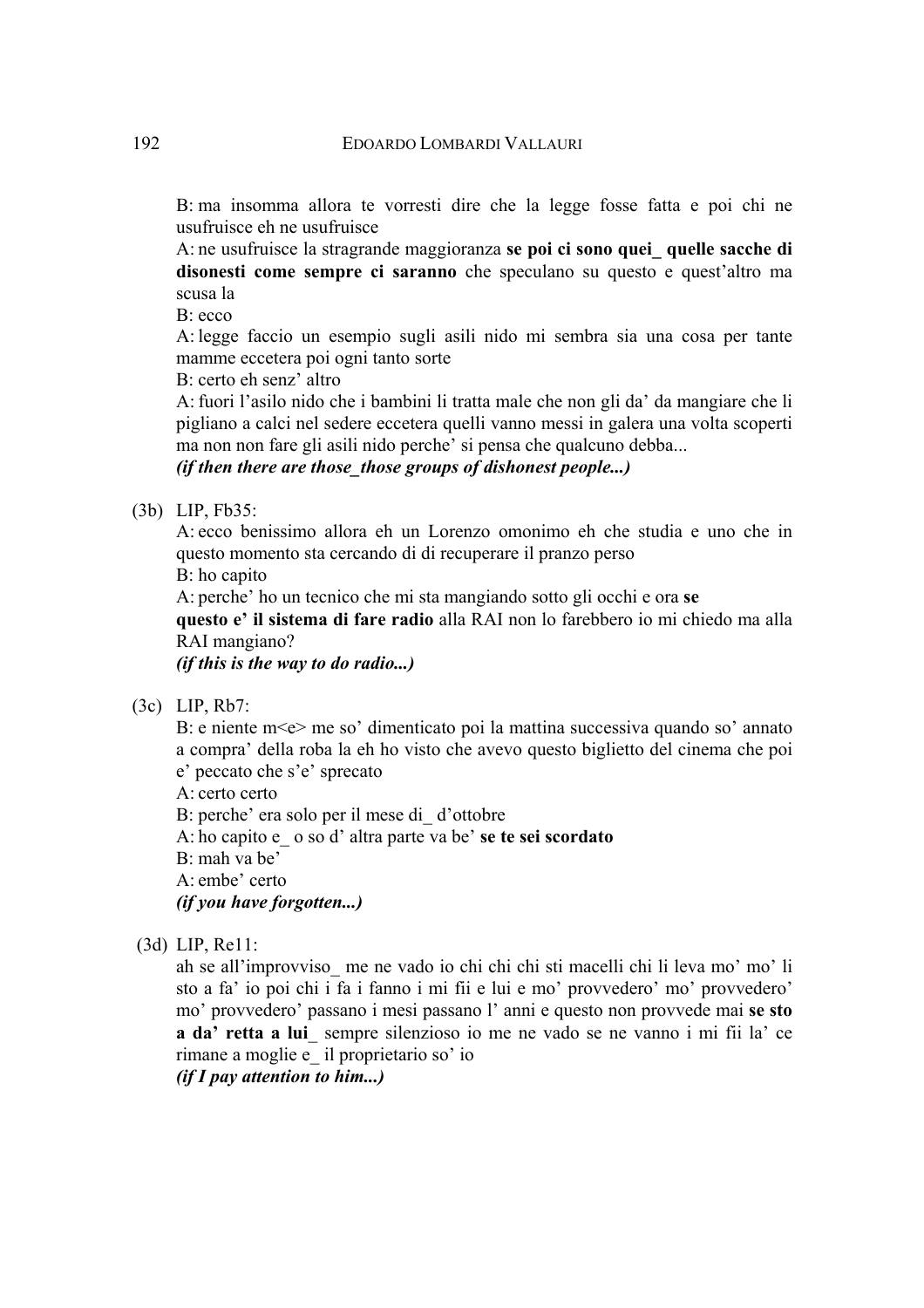## **2.3 Generic question of the kind: "What is going to happen?":**

In assertive utterances like the ones seen so far, unembedded conditionals can have conclusive intonational contour, but also a suspended intonation as they would have if "regularly" followed by the main clause. The illocutionary value of the utterance is nevertheless easily interpreted as assertive. The case of interrogative illocution is different. Here, utterances must be distinguished from assertive ones by means of intonation, and therefore a suspended contour is not sufficient.

In fact, in this case unembedded conditionals are not suspended, and have interrogative intonation, as if they were complete sentences. This fact can be regarded as an important clue, not always available in assertive utterances, as to how we should consider the absence of the main clause. If the main clause were simply absent because of dialogical interruption or shift in discourse planning, the subordinate clause would end with a suspended, incomplete contour. Instead, the subordinate conditional actually assumes the interrogative intonation of the utterance, and consequently its interrogative illocution, thus showing that the absence of the main clause is structurally planned, from the beginning of the utterance production. In other words, the subordinate conditional clause, although regarded as incomplete from the point of view of traditional, prescriptive syntax, is not incomplete at all from a pragmatic point of view. The absence of the main clause is not due to occasional execution, rather it is a construction that belongs to the competence of the speaker. In any case, the interrogation that arises from interrogative intonation is not entrusted to an unexpressed interrogative main clause: it is entrusted to the subordinate clause itself which, under the syntactic appearance of a suspended dependent clause, has the pragmatic function of a full utterance.

From a semantic point of view, the question contained in interrogative conditionals has extremely generic meaning, which varies very little according to the different propositional contents expressed explicitly. It is almost always a question such as: "what will happen? What should we expect?" This can be seen in examples (4):

(4a) LIP, Md1:

A: quindi risulta che le righe sono sette # va bene?  $C: \mathrm{si}'$ A: uno due tre quattro cinque sei sette e che per ogni riga ci sono sette? C: sette pasticcini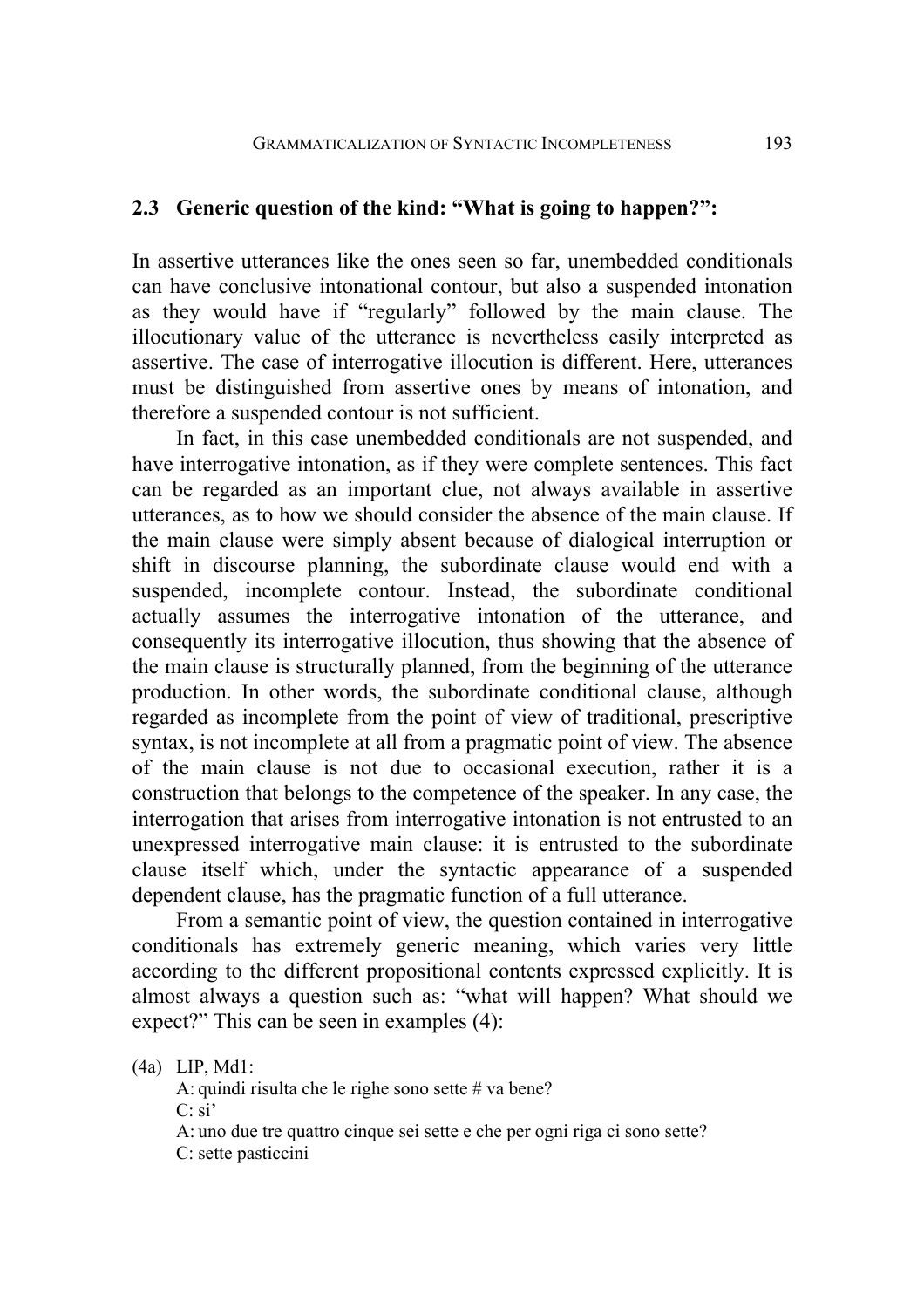A: allora attenti

[VOCI\_SOVRAPPOSTE]

A: adesso se la domanda e' attenti **se la domanda e' quanti sono in tutto i pasticcini**?

C: quattordici

A: ma figurati ti sembra possibile che siano quattor<dici> che tutti questi pasticcini che abbiamo disegnato

sono quattordici?

#### *(If the question is how many little cakes are there in all?)*

(4b) LIP, Na11:

E: se io vado da Nello in tipografia e poi gli  $\langle \cdot \rangle$  delle [parole\_incomprensibili] A:  $\langle$ ??> ho gli esami ah

D: o o va <?> oppure vado adesso

E: Elio Elio solo alle due e venti puo' andare\_

D: ma\_ **se questo e' preliminare al pacco**? no naturalmente sono due cose separate

E: no no si'

D: io posso andarci adesso se e' tutto pronto *(if this is preliminary to the parcel?)* 

(4c) LIP, Mb36:

A: sara' andata a scopa' sara' andata a scopare con qualchedun altro che ti frega? B: benissimo non me ne frega assolutamente niente mi dici vado da Monica Giuseppe [interruzione] Antonia quello che ti pare pero' mi dici dove vai oppure tu mi dici esco chiuso non mi dici la balla

 $A \cdot mh$ 

B: vado in campagna e mi lasci come un pirla che chiamo tutto il giorno in campagna e\_ non ci sei mai poi chiamo la macchina la macchina e' libera e lei non risponde quelle cose oh? ma dico diamo i numeri?

### B: e **se dice vado a scopare?**

A: va benissimo vai a scopare se\_ eh

B: e poi e poi lei la corcavi di botte

A: ma neanche per idea se mi diceva vado a scopare benissimo vai a scopare se ti piace vai a scopare

B: mh

### *(if she says I'm going to fuck?)*

In some cases the main clause may be present, but syntactically separate, so that when the conditional clause appears it remains syntactically suspended all the same. Also in this case it is produced under an interrogative contour:

(4d) LIP, Fa12: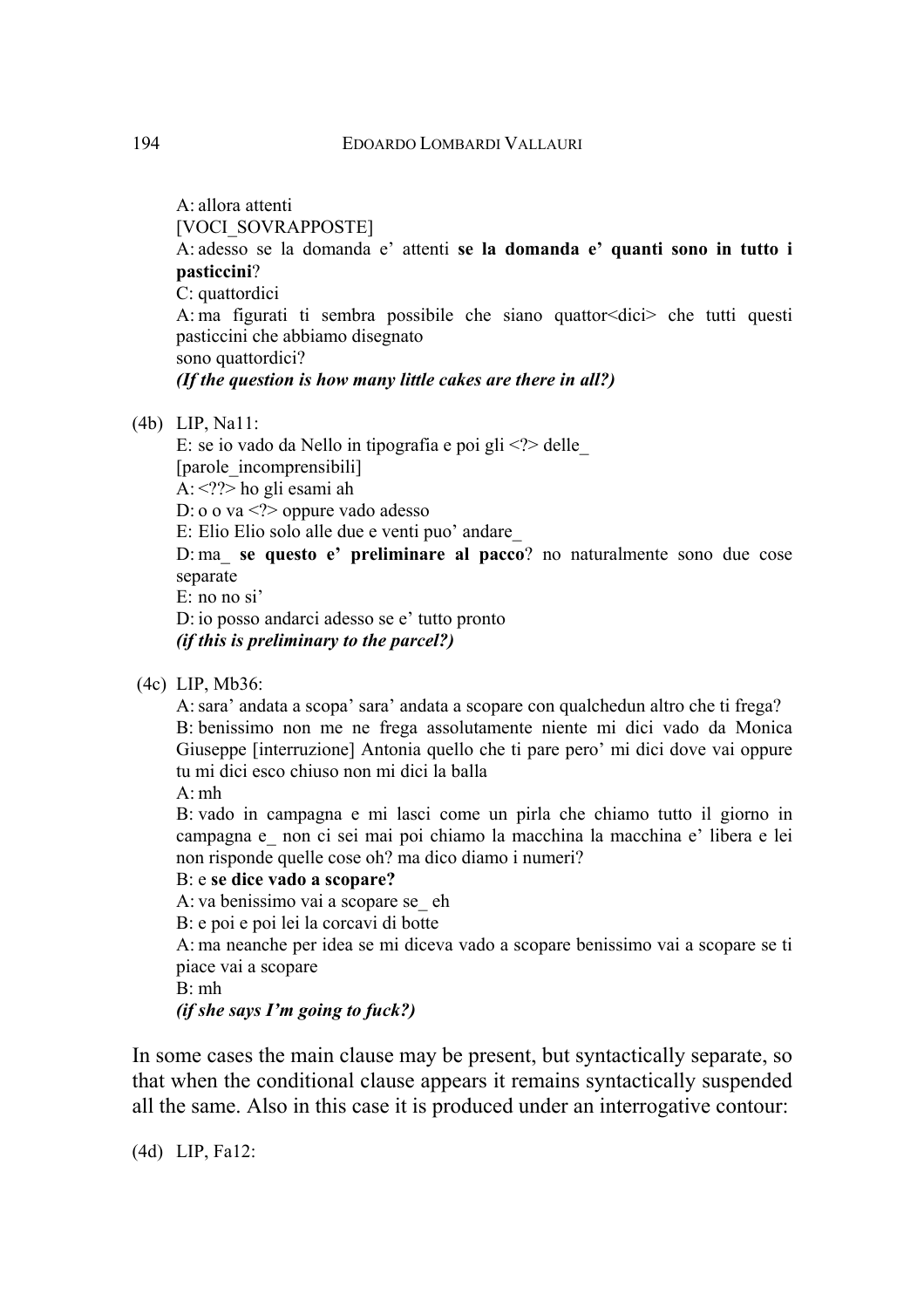... e quindi e' un problema che riguarda la direzione ma **se il ministero ci viene a domandare** e le linee gran turismo\_ eh regionali provinciali con che cosa le fate? che gli si risponde le facciamo con le biciclette? *(if the ministry comes out asking us...)* 

## **2.4 Exclamatory and adversative conditionals: "(But) it is not true!"**

In some cases the conditional clause is (more or less explicitly) adversative or exclamatory. The meaning that arises from this is: "what has just been said is wrong, not appropriate, not pertinent," and the like. Cf. examples (5):

(5a) LIP, Mb1:

B: <??> sai che tutte le volte che lo vedo mi fa dei discorsi\_adesso sta passando prima\_ al limite scherzava diceva delle cose\_ <?> adesso sta passando sul psicologico mi chiede ma come si fa a conquistare una donna?

C: e' pazzesco # ma quel pazzo che adesso e' diventato secchione\_

B: ma si' **ma se non ha dato esami da\_** C: ma ne ha dati due adesso B: ah si'?

C: si' due va be' due piccolini pero' li ha dati *(but if he hasn't done any exams since...)* 

(5b) LIP, Na2:

B: poi a dirti la verita' io mica lo so se lui conosce veramente l'italiano A: scusa se **lui ha parlato durante una conferenza in italiano** *(if he spoke Italian during a conference...)* 

(5c) LIP, Re11:

D: signor giudice io ci ho sessantasei anni so' piu' vecchio pure de lui E: **se ci hai un anno piu' de me** *(if you are one year older than me...)* 

## **2.5 Offer and request**

The semantic value most often assumed by unembedded conditional clauses in dialogic contexts is that of an offer or request. This happens typically but not exclusively with verbs like *volere* ("want") and *potere* ("can"). While appearing to express a hypothetical condition, the pragmatic function of the conditional clause is actually that of inviting the addressee to fulfil that condition. In (6a), for instance, the first participant makes the hypothesis that the other may give him some piece of information, but what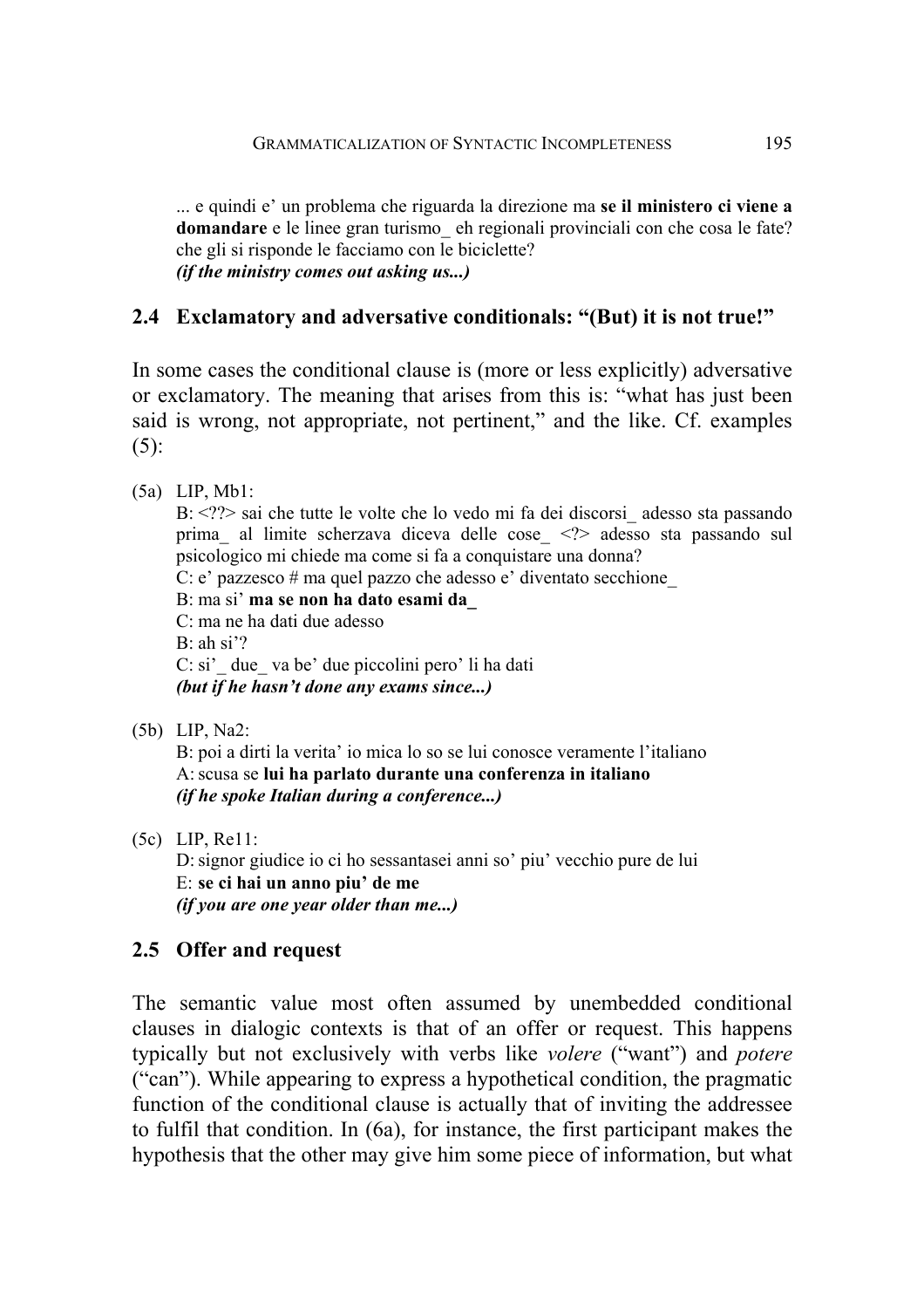really happens is that he invites him to do so; and the other actually complies with the unexpressed request:

(6a) LIP, Na13:

H: non mi ricordo comunque posso vederlo perche' c'ho il giornale qua C: ahah vediamo un momento questi due Valpolicella e Soave perche''\_ H: **se mi dice la pagina\_ se mi dice la pagina** C: la pagina allora trentatre' *(if you tell me the page...)* 

From the point of view of traditional syntax, this utterance may be seen as lacking a main clause such as "it would be good," "I would be grateful to you"; but we can also see it as a false conditional that is actually an exhortative utterance whose sense is not "if A," but "please, A." As pointed out by Stirling (1998: 281), the result can be an effect of particular politeness. The utterance leaves the addressee completely free to choose what to do, in that "use of the *if*-clause construction allows the communication of the possibility of not-A."

In the following examples the same invitation to do something is activated, although the addressee does not necessarily comply straight away:

(6b) LIP, Ma18:

P: senta io avrei bisogno urgentemente di questa cosa qua se no mi tocca partire a militare sono andato su come e' meglio?

Q: no dico vai nel golfo poi vai nel golfo

P: eh ah si' appunto eh **se me lo fa avere** 

Q: allora tutti gli esami sostenuti con dichiarazione che ha presentato domandina  $<$ ???>

*(if you can get it for me...)* 

(6c) LIP, Ra3:

E: **se lo\_ fai fare presto** perche' questo e' su di House <?> e allora me lo vorrei leggere chiaramente pero' **se lo fai fare**\_

A: lo faccio fare\_ lo faccio fare mercoledi' E: ah va bene

*(if you can get it done quickly...)* 

A typical case is when the conditional clause formulates the hypothesis that the addressee can or would like to do something: the resulting invitation is precisely to do that thing. It may be either an offer or a request: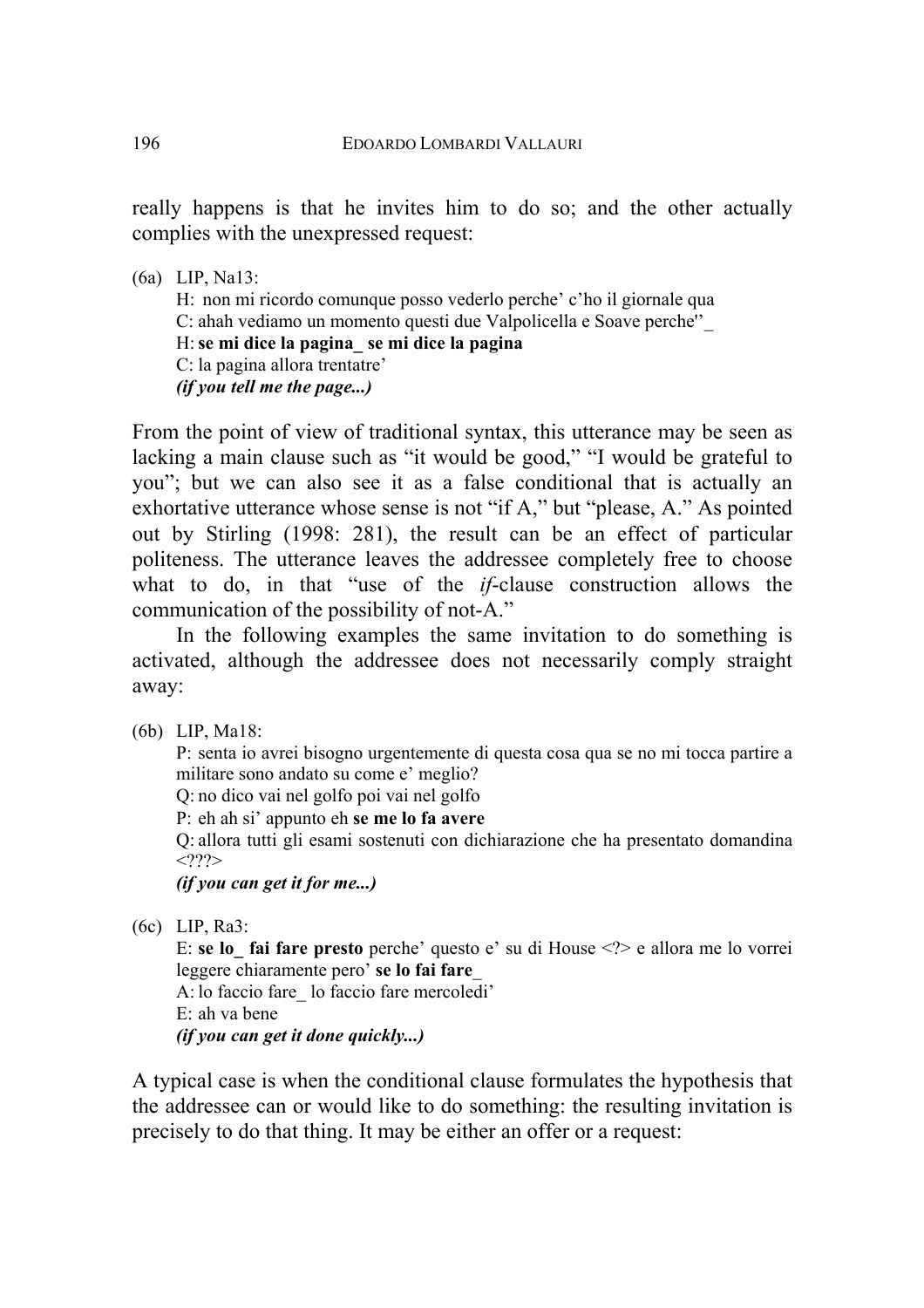#### (7a) LIP, Nb13:

B: io poi invece e' dalle quattro che so' sveglio A: poveraccio # **se vuoi passare**  B: no ti ringrazio ma eh poi sta $\langle v \rangle$  o $\langle g g i \rangle$  oggi pomeriggio ... *(if you want to drop in...)* 

(7b) LIP, Nb8:

... domani sono in ufficio piu' o meno tra in tarda mattinata e tutto il pomeriggio **se mi puoi fare un colpo di telefono** cosi' ne parliamo un attimo se poi c'hai un attimo di tempo puoi anche venirmi a trovare ciao *(if you can give me a call...)* 

(7c) LIP, Ne11:

... perche' si sa finche' magari una e' bella e snello viene anche guardata dal marito quando invece si comincia ad avere qualche chilo in piu<sup>2</sup> e allora che cosa succede? ahah succede purtroppo che\_ eh il marito comincia a guardarsi un attimino # in giro e che cosa succede quando si guarda un attimino in giro? che di belle ragazze ce ne sono veramente molte **se vuoi allargare ancora un pochino l'immagine** non ci sono problemi e allora che cosa succede? succede che eh dai oggi dai domani e si comincia a guardare intorno e di belle ragazze come ripeto ce ne sono veramente molte

*(if you would like to enlarge the image a little bit more...)* 

(7d) LIP, Rb38:

A: eh XYZ buongiorno sono XYZ della XYZ Italia ho gia' parlato con l'ingegner Leo per avere un contatto con lei per un lavoro diciamolo extra XYZ eh mi serviva\_ un preventivo da lei ed eventualmente **se magari possiamo eh risentirci**  mi puo' telefonare fino alle quattro e mezza qui in XYZ e lei ce l'ha il numero ZZZ ZZZ ZZZ e dopo le otto # eh sicuramente a casa ZZZ ZZZ ZZZ la ringrazio ecco **se si puo'\_ far sentire** mi farebbe una vera cortesia grazie *(if we can speak again.. ... if you can call me...)* 

(7e) LIP, Rd9:

... se non lo volete fondo beige non so volete con fondo rosso ce l'abbiamo col fondo rosso c'e' qui a terra per esempio **se si puo' brevemente inquadrare un tappeto** sempre in questa stessa qualita' eccolo col fondo rosso ecco e' stato improvviso telecamera adesso e' questo questo qua eccolo qua guardate questo centro celeste e fondo rosso

*(if we can show a carpet briefly....)* 

Besides the invitation/request to do something, the function of an unembedded conditional may be that the speaker, in a similar way, offers do do something him/herself. By expressing the hypothesis that the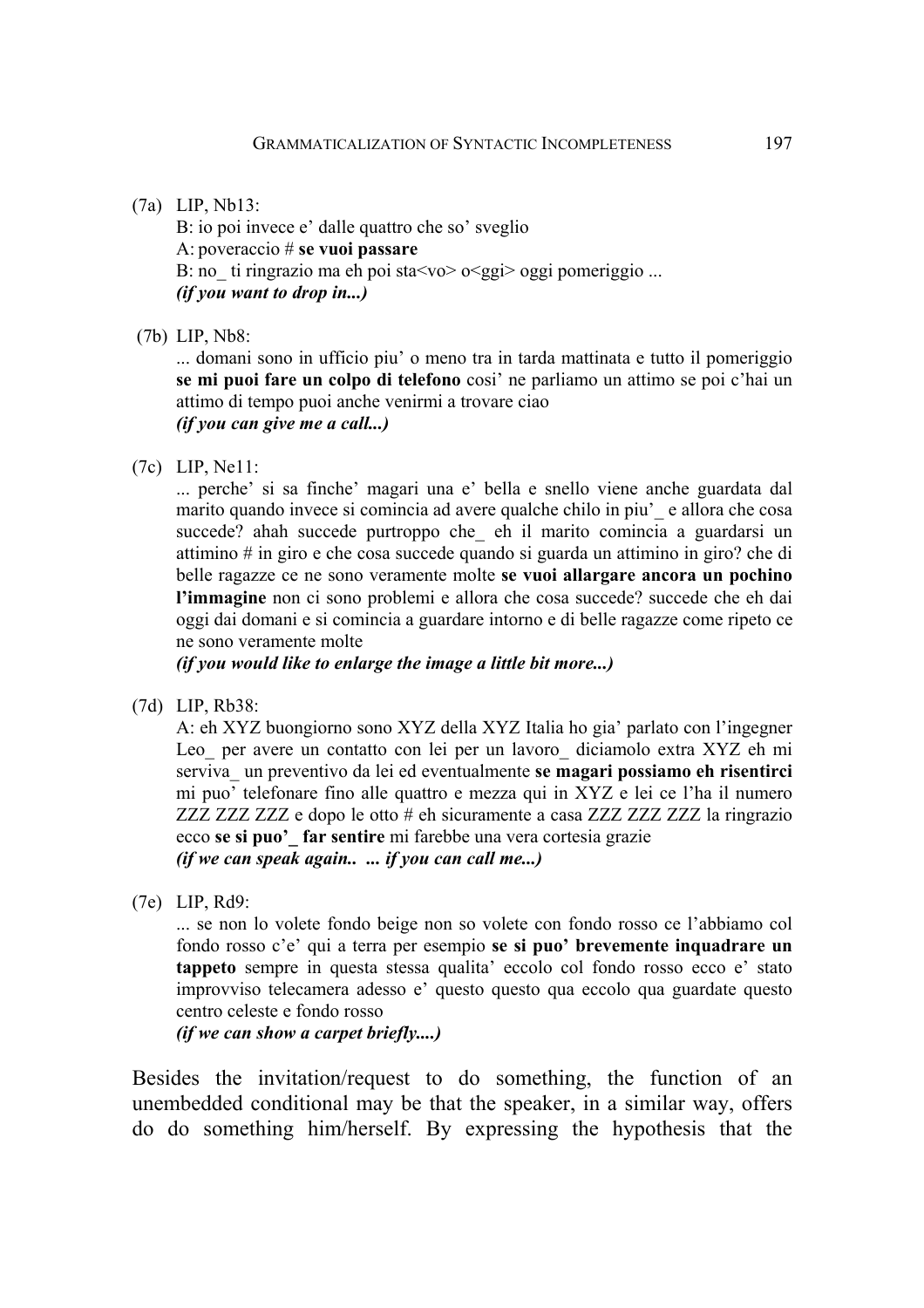addressee may have some requirement, the speaker pragmatically declares his/her willingness to meet it:

- (8a) LIP, Mb79: A: be? speriamo bene ad ogni modo **se vuoi anche il <?> di questi** <??> B: quelli li' dovro' cambiarli in franchi svizzeri A: ecco meglio meglio *(if you also want the <?> of these...)*
- (8b) LIP, Fa4: F: ecco **se vedete che avete bisogno di altro** eh? *(if you see that you need something else...)*

(8c) LIP, Fb33:

... s'e' trovata bene infatti e' molto migliorata A: ho capito B: ah e\_ **se lui\_ ha bisogno** se insom<ma> se e' una ragazza questa e' francese eh? A: ho capito B: ah ci ha vent'anni ventidue ventitre anni inso<mma> pero' insomma ci sa fare abbastanza *(if he needs...)* 

## **2.6 Idiomatizations**

The frequency of unembedded conditionals with the meanings examined is turning a number of them into idiomatized expressions in spoken Italian, regularly associated with certain lexical entries and carrying a fixed semantic value. This is true, at least in part, for unembedded conditionals containing the complex verb *se hai/avete bisogno* ("if you need"), as seen in the previous section. And it is certainly the case of *se sapessi* ("if you knew") or *se ci pensi* ("if you think of it"), whose possible main clauses are hardly imaginable, but which regularly express an exclamatory surprise about what has just been said:

(9a) LIP, Re11:

D: e ci ho un anno un anno e mezzo piu' de te e un anno e mezzo quanto conta **se sapessi** 

*(If only you knew...)*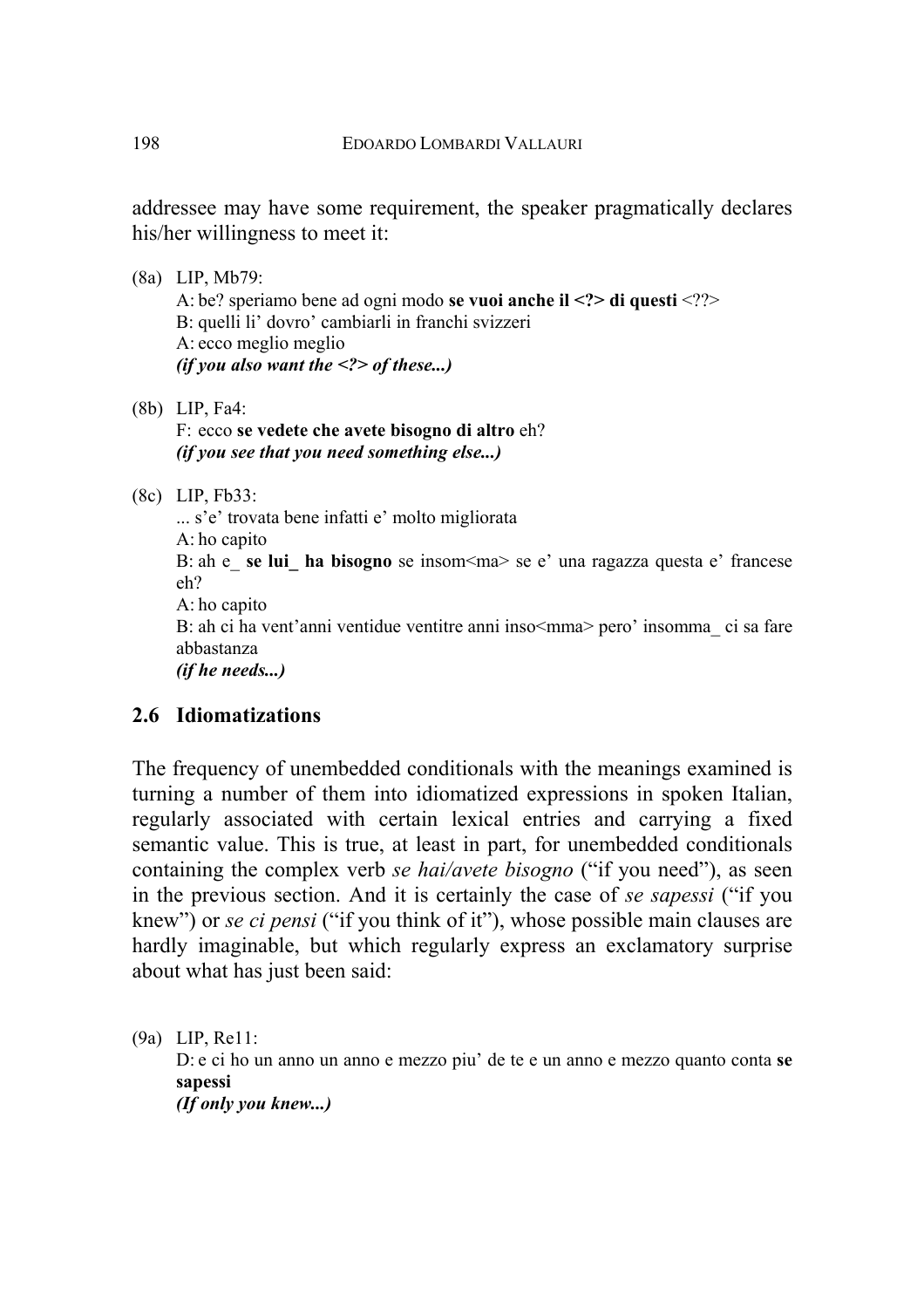A suspended conditional such as *se pensi che X* ("if you think that X") always signals that there is some evident relation between X and some just expressed content:

(9b) LIP, Ra3: C: no io gia' l'ho fatta pero' eh [voci\_sovrapposte] A: perche' io <??> poi abbiamo fino adesso parlato tremendamente con tristezza della politica de golfo della politica del PCI C: ah dio D:  $\langle$ ?> delle mie tesine A: delle delusioni che ci abbiamo quotidiane del fatto che non incontriamo persone che ci riesca che si riesce a comunicare caro Ugo stiamo freschi questi sono i veri guai C: perche' D: si' embe' certo C: perche'<?> riferimenti <?> A: **se pensi che siamo quasi soli al mondo**  *(if you think that we are almost alone in this world...)* 

## **2.7 The connecting link? Shifts in discourse planning**

We will now try to answer the question: how can the rise and consolidation of this construction in spoken language be explained?

Of course such an "incomplete" structure can work because the meanings it leaves unexpressed are always generic enough as to be easily recoverable from the context.<sup>[2](#page-10-0)</sup> A question such as "what will happen?" can be left unexpressed with much higher probabilities of communicative success than one like "which museum will your father visit when he is in Florence next spring?"

But there are also many conditional clauses that remain suspended in discourse, although it is not possible to guess what the sense of the missing main clause ought to be, because the omission of the latter does not take place within a construction which is, from the outset, specifically designed to compensate for its absence by making its sense evident in some other way. Rather, the main clause happens to be omitted in a way unexpected to the speaker him/herself, because of a shift in discourse planning, or simply because the speaker looses the thread of what s/he is saying. In such cases,

<span id="page-10-0"></span><sup>2</sup> Stirling (1998: 189), in an article about free *if*-clauses in Australian English, also notices that "the meaning we would have to assume to be supplied is of the most general kind."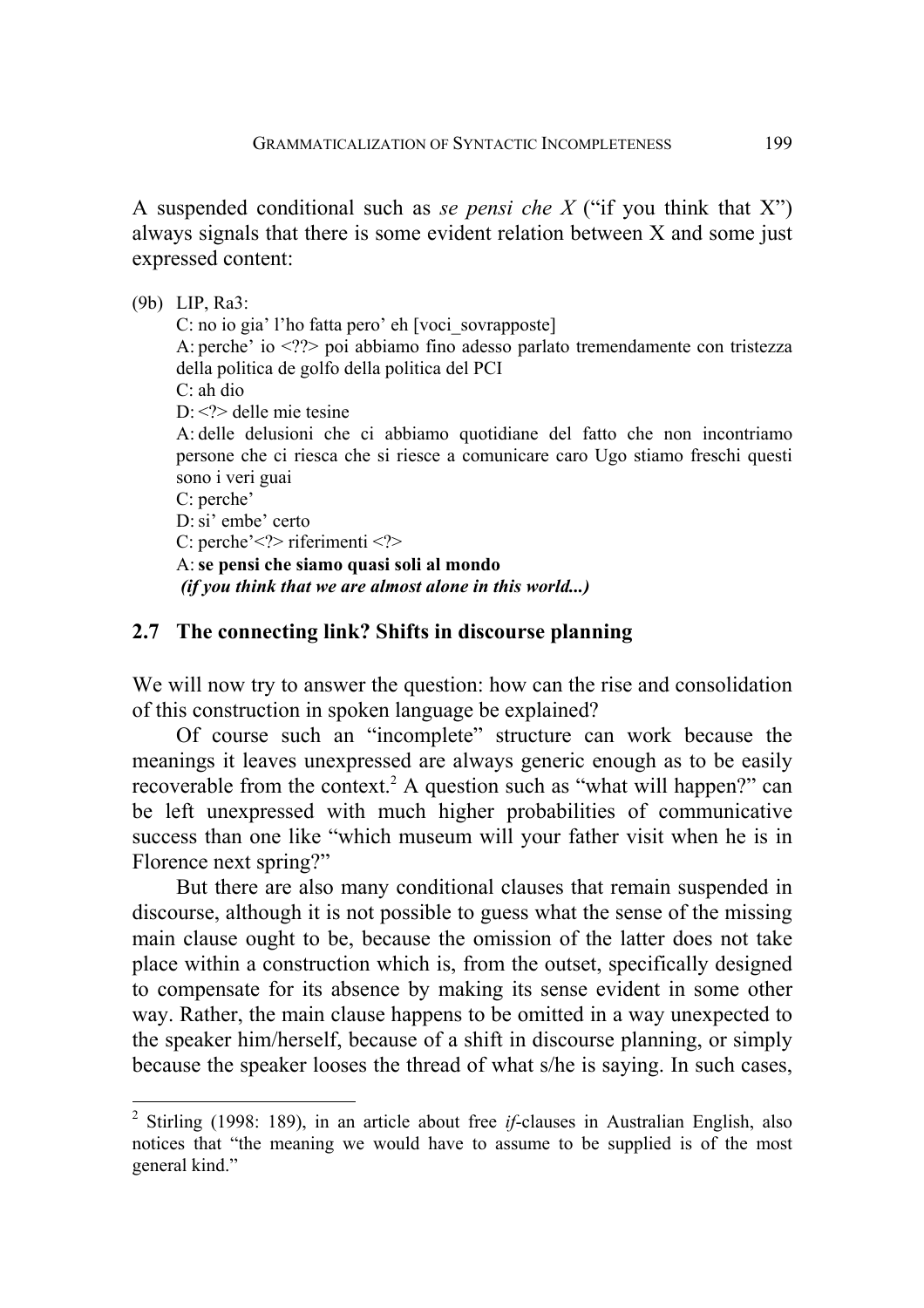the intonation of the conditional clause is perceivably suspended, although then the planning shift doesn't allow the contour to conclude "regularly."

This type of context probably represents the link between the "complete" conditional construction and the form in question. With the former, they share the original planning and the fact that the conditional clause, when it is produced, does in fact expect a main clause. With the latter, they share the fact that the main clause is actually absent. The presence, and even the high frequency, of conditional clauses that remain syntactically suspended because of shifts in discourse planning may be responsible for the development and establishment, in spoken Italian, of the construction we are examinating; namely, unembedded conditionals that are only apparently suspended, but actually self-sufficient.

The following examples contain some shifts in discourse planning that leave the conditional clause suspended:

#### (10a) LIP, Ra9:

le ho detto le mie impressioni sulla classe che tutto sommato a parte il la vivacita' che a volte disturba di alcuni # sono\_ eh simili cioe' secondo me ci sono dei buoni elementi in questa classe delle buone\_ ecco io personalmente come mio metodo di insegnamento tendo un po' a\_ eh incoraggiarli perche' secondo me e' eh magari un voto\_ pero' ecco **se in italiano invece sono stati**\_ mentre su storia e geografia magari e' piu' facile che dia un sette cosi' su italiano perche' mi rendo conto che molti hanno poverta' lessicale\_ sia allo scritto che soprattutto nell'orale\_ ci sono ancora degli errori di ortografia retaggi della scuola media eccetera e questo e' un po'\_ # pero' ecco tutto sommato io di Dario sono abbastanza contenta soltanto *(if on the contrary in Italian they have been\_while in history and geography it may be easier...)* 

(10b) LIP, Re2:

... dice quale e' la garanzia quando io lo prendo e lo stacco dal televisore ci si accorge amici che non riceviamo piu' questa e' sua chi lo vuole portare a casa anziche' di trentottomila lire provato collaudato munito di garanzia stasera lo pagate solo diecimila lire quindi chi ne ha capito l'importanza chi si e' reso conto come questo\_ anche gli altri vengono provati prego questo e' il suo quindi **se avete un televisore o grande o piccolo** [tossisce] **o a colori o in bianco e nero**  non ha importanza la marca non ha importanza la grandezza perche' l'apparecchio lo adopereremo in citta' in paese in montagna in roulotte in campeggio senza avere piu' l'obbligo di avere cavi cordone e prolunga perche' la prerogativa di quest'antenna e' che puo' ricevere un segnale che va dai quaranta ai novecento megahertz quindi o abitiamo sotto lo scantinato o abitiamo al primo piano o siamo praticamente vedete ad una zona dove il segnale e' saturo e zeppo di nevischio con l'apparecchio non avremo problemi perche' l'accessorio riceve un segnale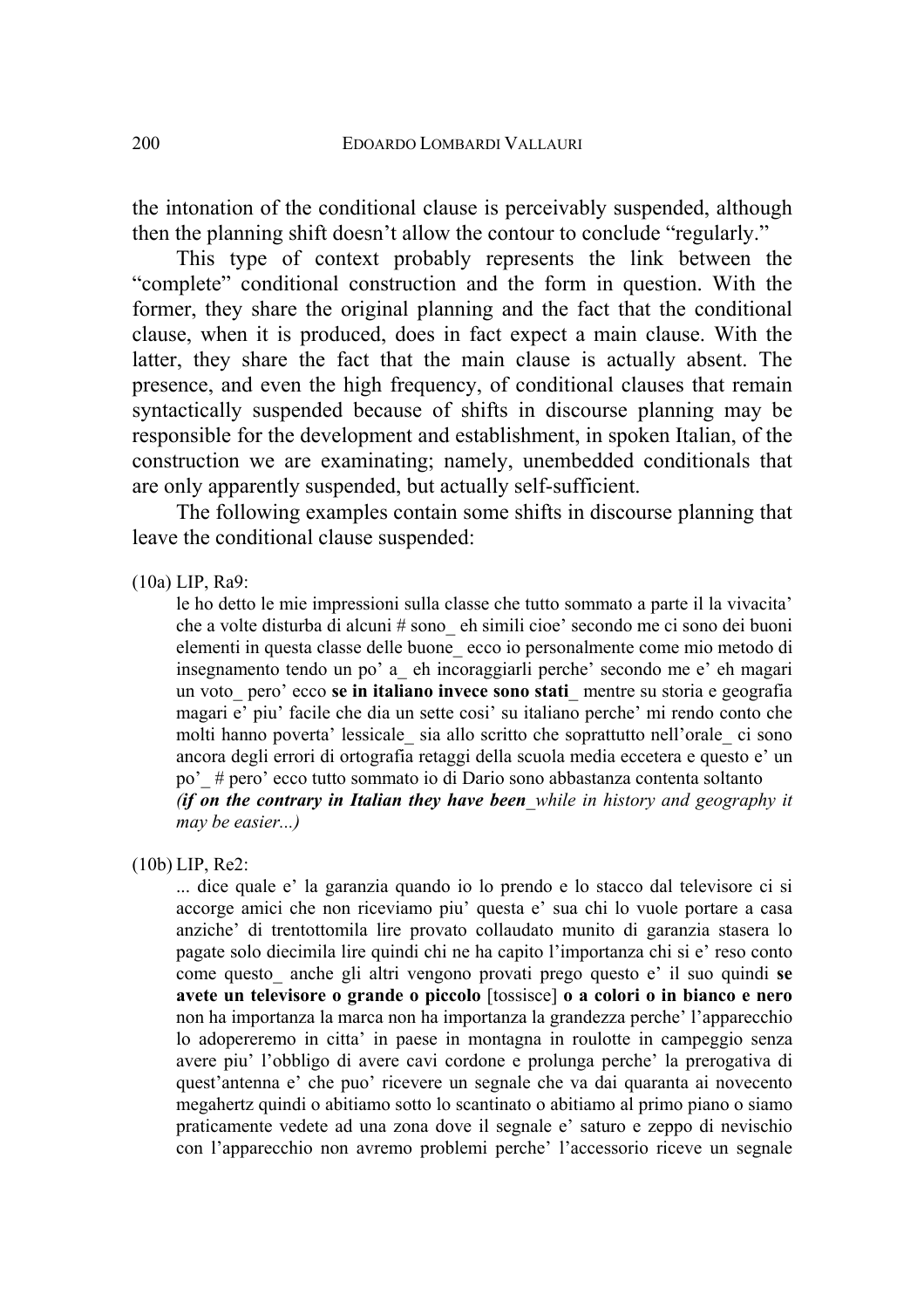praticamente a maniera dire poco talvolta migliore di quello che puo' dare l'ante<nna>

*(if you have a television, big or small, color or b/w the make the size don't matter...)* 

(10c) LIP, Md7:

208. ... andremo a verniciare anche i caloriferi lavoro noiosissimo laddove impieghereste giornate intere grazie guardate a questo tampone che entra da tutte le parti vernicia nell'ambo dei lati guardate **voi se volete disegnare qualche piccola greca sulla vostra parete** sulla vostra finestra ma attenzione un altro brevetto incredibile guardate lo stampo e' distanziato in modo tale che sulla moquette sul pavimento anche se lo appoggiate non cadra' la minima goccia guardate voi lo zoccolino noiosissimo ci vorrebbe una pazienza certosina no solamente una passata e grazie al fatto che il distanziatore distanzia appunto il tampone dalla moquette non sporcheremo...

*(if you want to paint a frieze on your wall on your window but pay attention another incredible patent...)* 

#### (10d) LIP, Fb19:

... ma non non fare gli asili nido perche' si pensa che qualcuno debba

B: si' ho capito ma questo

A: speculare allora **se c'e'** 

B: senz' altro codesto va bene codesto non discuto

A: **un generale che poi truffa eh** la cosa oppure si puo' arrivare in base al al modello settecento e quaranta dice lei guadagna dieci milioni al mese la sua signora no la sua

B: ah ecco

A: signora faccia quello che vole atta a casa o atta a villa

B: ecco ecco era quello che

A: e' la stessa ma -quest- ma questa

*(if there is ... a general who is cheating...)*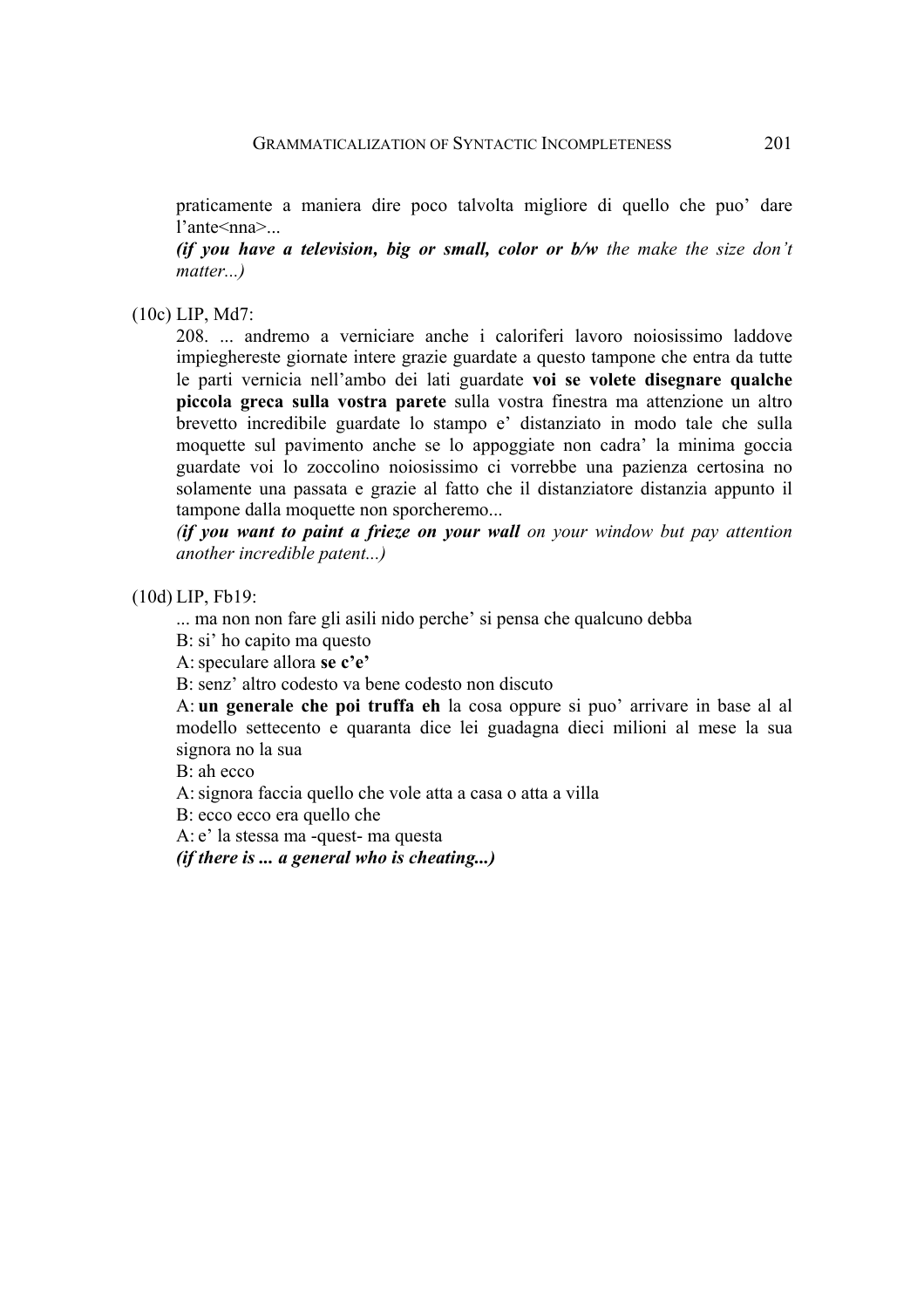### (10e) LIP, Me6:

questo e' quello che non e' entrato ancora nella testa agli imprenditori il sindacato nei luoghi di lavoro e' un momento di modernizzazione e puo' essere un momento propositivo di partecipazione rispetto agli obiettivi io vi dico che **se dovesse servire mi auguro il delegato di cantiere perche' muoia meno gente** magari con qualche\_ eh fastidio in piu' per l'imprenditore ma muore meno gente credo che sia un aspetto di civilta' che va perseguito in un grande fermento *(if it can be of any use I hope the site delegate so that fewer people die...)* 

Conditional subordinate clauses that remain suspended because of a shift in discourse planning can be seen as "lacking a main clause" more than those presented in the previous sections that were planned to be unembedded and to express the content of the "missing" main clause in some other way. Still, it can be observed that even when there is a discourse planning shift, the absence of the main clause does not create any relevant damage to communication. This is due to the fact that when the conditional clause is formulated the content of the prospective main clause is largely (or at least partly) inferrable from the context. This can actually be observed in examples (10). It is precisely because of this that the speaker can afford, and consequently in some cases chooses, to change his/her intentions and leave the main clause unexpressed.

## **2.7.1 Dialogic interruption**

The lack of a main clause is more evident in those conditional clauses that remain suspended at the last minute because of an interruption by another speaker, after which the main clause is no longer produced. In fact, in this case the participant who has produced the conditional clause does not give up the main clause because s/he feels it is not indispensable; rather, although s/he may judge it useful, the other participant's intervention prevents him/her from producing it:

(11a) LIP, Ra2:

- B: invece l'argilla
- C: <?> purifica? no e' [voci\_sovrapposte] sali minerali cos'e'?
- B: questi sali li' <?> la composizione ah ce stanno pure i sali minerali [ride] che sei matta

C: no infatti <?> le le particelle oligo-minerali a volte **se uno ci ha** che ne so **problemi**

B: fa schifo fa schifo e' pure bruttissima da vedere madonna mia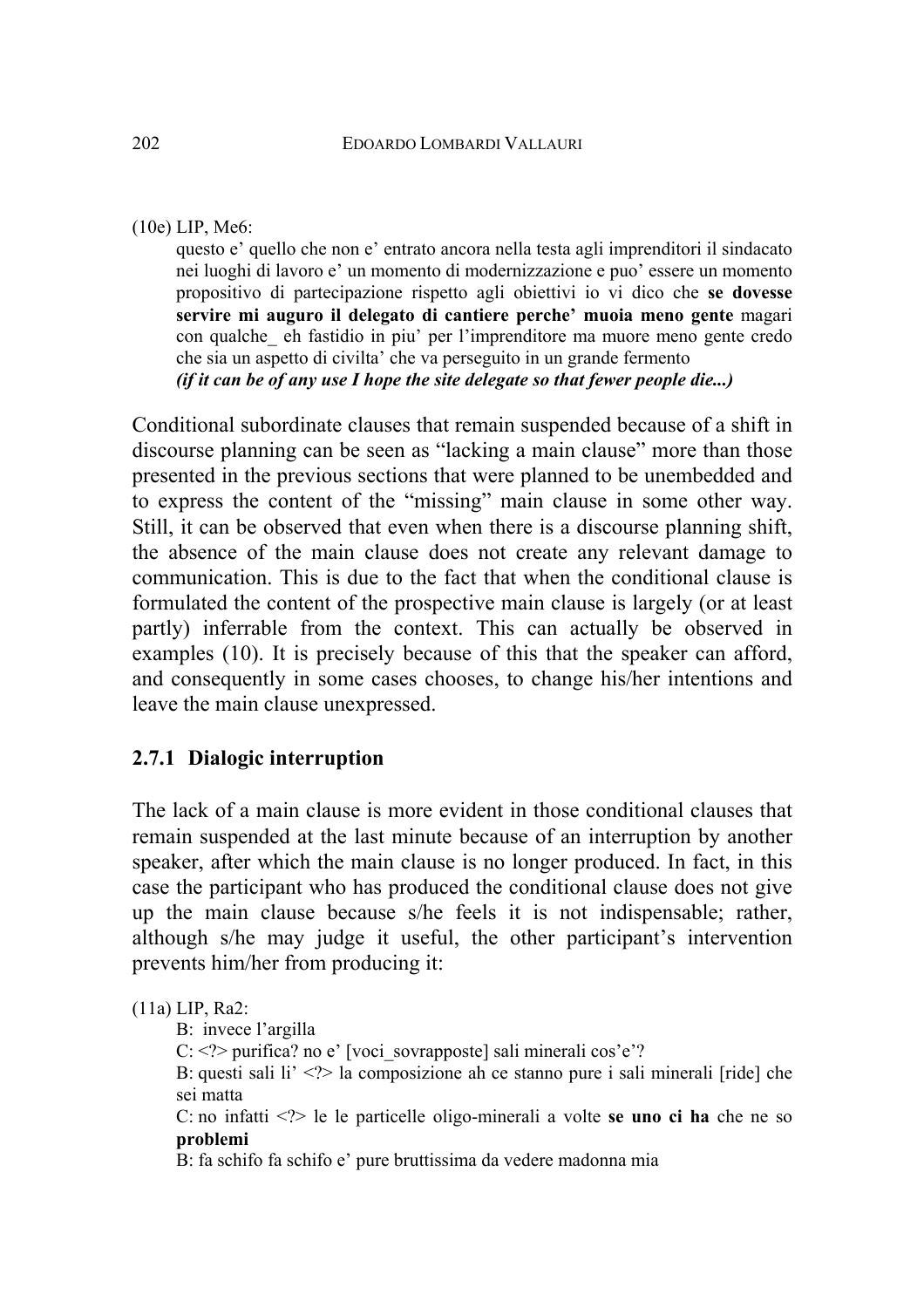D: com'e' che si chiama? B: non ce niente da fa' D: argilla? B: argilla verde superventilata #  *(if someone has who knows problems...)* 

(11b) LIP, Rb20:

A: XYZ # a che ora?

B: quando vuole tanto io sono casalinga **se sono fuori perche' sono andata a fa' spesa\_**

A: si' in ogni caso non questa sera domani in mattinata o domani pomeriggio o anche forse meglio all'ora di pranzo

B: va bene va bene okay

*(if I'm out 'cause I've gone do the shopping...)* 

To be fair, as can be seen from examples (11a–b), here also the interruption may not be completely unforeseen, and may not really truncate an utterance whose intention is of continuing at any cost up to the complete production of the main clause. Sometimes one feels that the speaker is interrupted precisely because the conditional clause s/he is producing presents itself as possibly self-sufficient, and consequently, so to say, "invites" the turn transition: the other participant(s) has good reason to presume that the main clause may not come or, at least, is not indispensable for the comprehension of the dialogic turn. This is more evident in cases like the following, where the conditional clause that happens to be interrupted is already interpretable as a generic question "what will happen?", like those seen in section 2.3:

(11c) LIP, Re11:

E: ah matto guarda che t'ho detto me sa che moro prima io che te D: ma lascia perde E: ma lascia perde tu lascia perde che i contratti l'ho fatti sem $\text{Spec}$ C: **se dovesse morire** facendo le corna D: si'\_ ma io avevo detto n' altra cosa <???> ci ho due figli C: dovrebbe litigare con i suoi figli allora *(if he were to die... )* 

(11d) LIP, Mb86:

A: comunque oramai di sopra ci sono pantofole tutte le mattine devi andare a tre metri di altezza?

B: be' anch'io mi metto i paletot ma i paletot poi li lascio fuori me lo cambio te te li cambi tutti i giorni i paletot?

A: no infatti io dico be' ma **se facciamo un attaccapanni li'**\_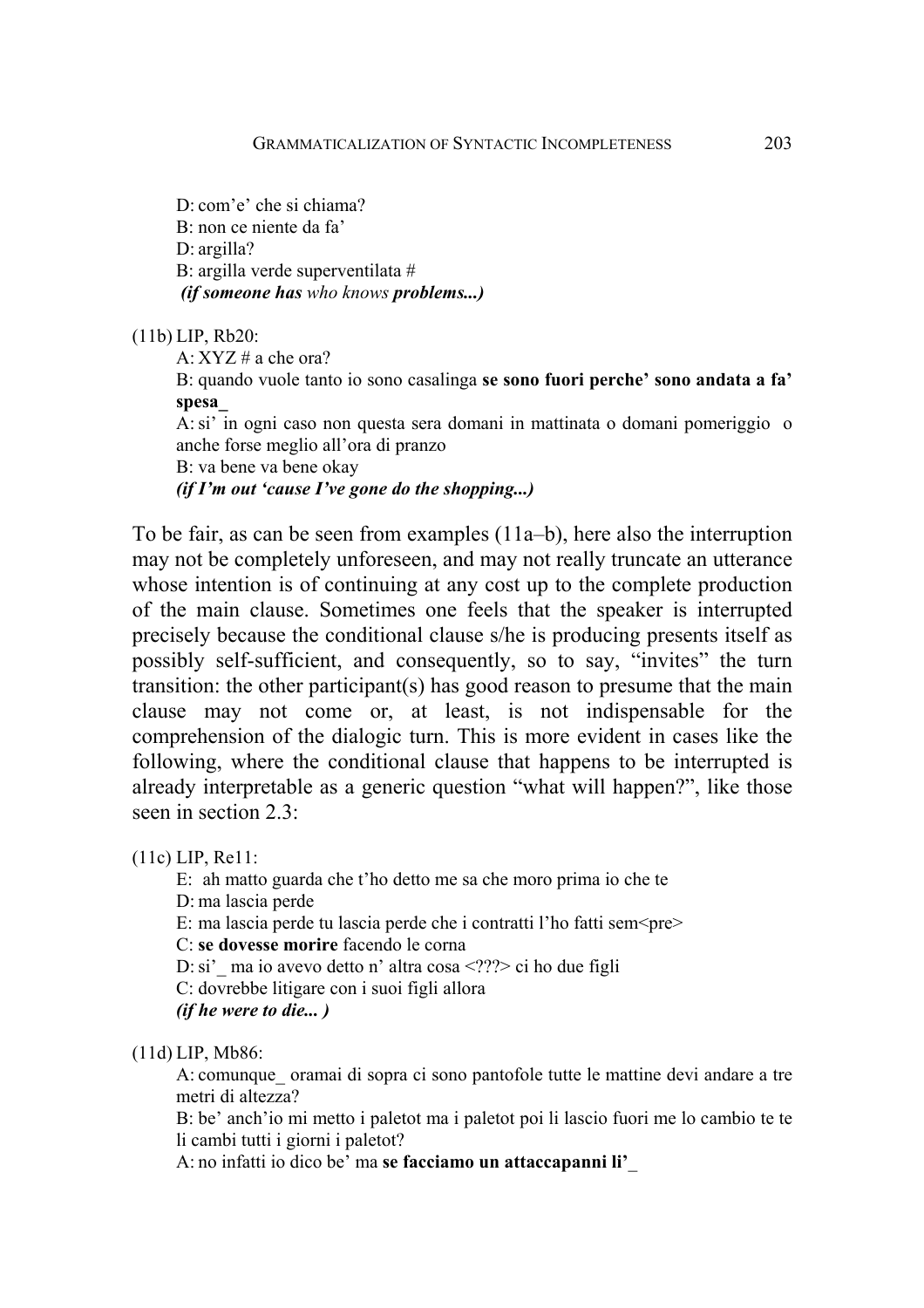B: appunto voi fate un attaccapanni li  $\epsilon$  e ci lasciate quelli che vi mett $\epsilon$ ete $\epsilon$  e che fate tutte le sere noi non abbiamo neanche l'attaccapanni li [interruzione] *(if we put a coat-stand there...)* 

## **3. Conclusions on Italian free conditionals**

We started this paper with the "traditional" idea that unembedded conditional clauses in spoken Italian imply a main clause that for some reason is actually not expressed. This is true for those utterances where the speaker has the intention of producing a complete complex sentence, but s/he does actually not produce the main clause because of some interruption by another participant. It is already less true for those conditional clauses that remain "suspended" because of a shift in discourse planning or a loss of the thread of the conversation. In such cases, indeed, one can observe that often the intention of actually producing a main clause may be absent as well, and the "suspended" conditional clause can express a complete pragmatical meaning perfectly. We have even noticed that many cases of dialogic interruption can be attributed to the awareness (coming from the person who interrupts), that the sense of the utterance has already been expressed before the appearance of a possible (and precisely for this reason largely superfluous) main clause.<sup>[3](#page-15-0)</sup>

However, there is a large number of cases where, although the conditional clause can be said to be incomplete from the point of view of normative grammar, we cannot say that a main clause is missing according to the spoken language system, because the unembedded conditional clause represents a pragmatically, semantically and intonationally complete and self-sufficient construction whose meaning belongs to the very restricted number of possibilities we have discussed in sections 2.1 through 2.5., namely: (1) the exclusion of further action, either positive or negative, such as: "everything's fine" or "there's nothing we can do"; (2) generic questions like "what is it going to happen?"; (3) the adversative and in some way exclamatory challenging of the truth or relevancy of what has just been said; (4) the invitation (offer or request) to the addressee, that s/he

<span id="page-15-0"></span> $3$  One may try, but we do not do it here, to build a scale or a continuum of ellipsis, such as that by Quirk et al. (1985), which is usefully applied to English free *if*-clauses by Stirling (1998: 289).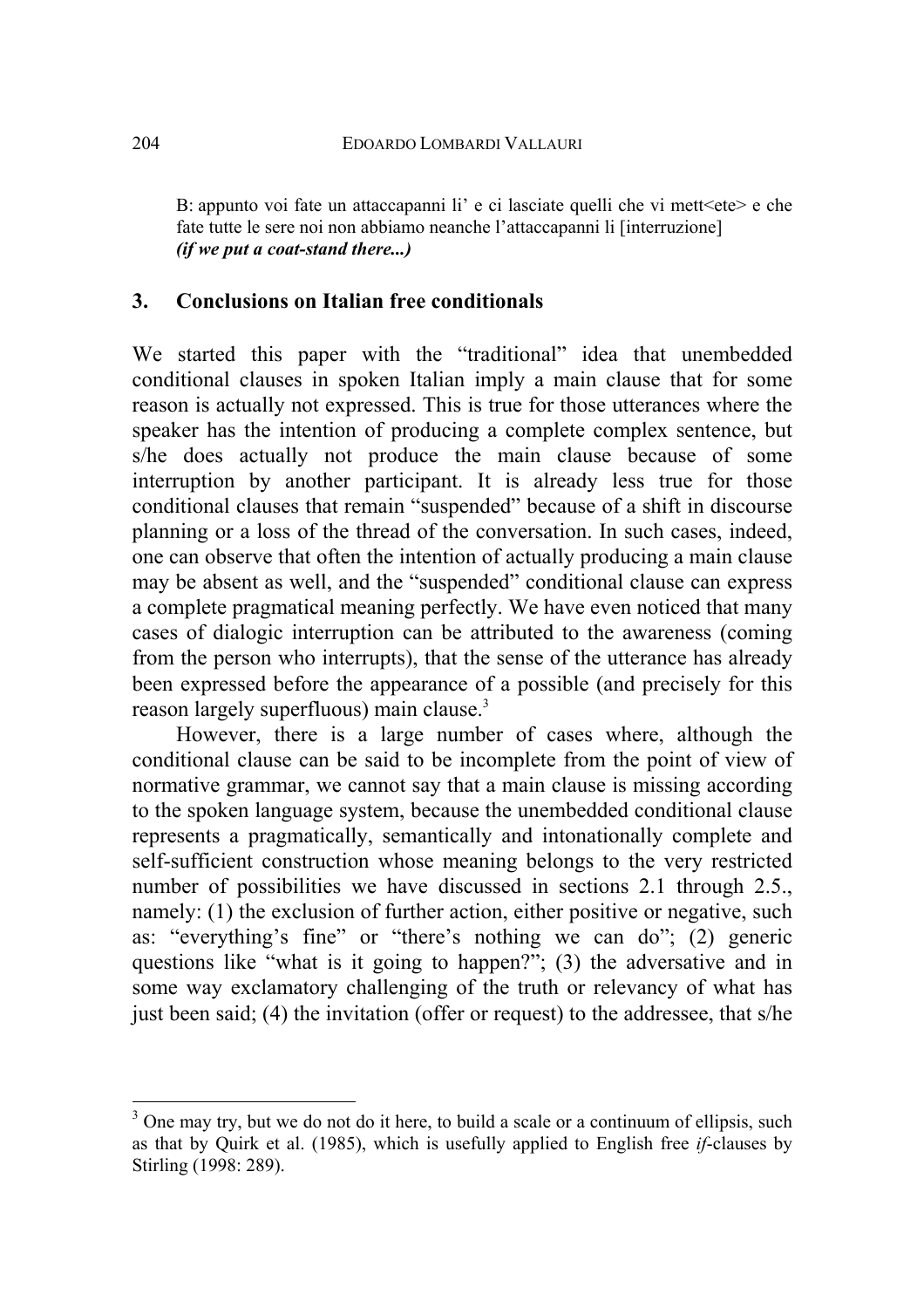should act as suggested by the conditional clause and the context, or the offer, on the part of the speaker, to act him/herself.<sup>[4](#page-16-0)</sup>

The recurrence of these semantic-pragmatic values makes them highly predictable, regularly associable to the unembedded conditional construction, and easily recognizable in all appropriate contexts. Thanks to this, "suspended conditionals" work perfectly in spoken Italian as a specific kind of independent clause, with their specific non-conditional value, no differently from other kinds of sentences that fit better into grammatical descriptions (such as adversative, causal, temporal constructions, etc.). For this reason, it seems inappropriate to me to speak of conditional constructions lacking a main clause. Rather, we should speak of a construction typical of spoken language, $5$  constituted by a simple clause introduced by *se*, formally identical to a dependent conditional clause but having different and quite specific meanings that the context allows the participants to choose.

The frequency and regularity of this construction suggest that we propose it as one of the distinctive features of dialogic spoken Italian. Further research appears necessary to find out if it is regularly present also in other situational varieties of the spoken language.

LIP\FiMiNaRo\RA4: cioe' **ci fosse una volta che offre il caffe' lei** *(if (only) she offered the coffee once...)*

<span id="page-16-0"></span><sup>&</sup>lt;sup>4</sup> Italian has also a type of free "subordinate" clauses with optative function, quite similar to those described by Quirk et al. (1985: 11.38, 11.41) and Stirling (1998: 285– 288) (ex.: *If only Kitty had not done everything without her!*). Interestingly, if introduced by *se*, such clauses are completely absent from the *LIP* corpus of spoken Italian, exactly as their English counterpart could not be found by Stirling in her corpus of spoken Australian English (cf. Stirling 1988: 275, 285–286 for details). In both cases, they seem to be preferred in the written version of the language. Still, spoken Italian has some similar independent optative clauses, with the past subjunctive, not introduced by *se*, such as the following:

The problem will be treated in more detail in Lombardi Vallauri (to appear).

<span id="page-16-1"></span> $5$  As noticed also by Stirling (1998: 285), Ford and Thompson (1986: 365) describe a similar situation for English, where "the polite directive type of *if*-clauses did not occur at all in a written language database," although it is occasionally to be found in very informal written usages (Stirling quotes the example of a circular milkman message).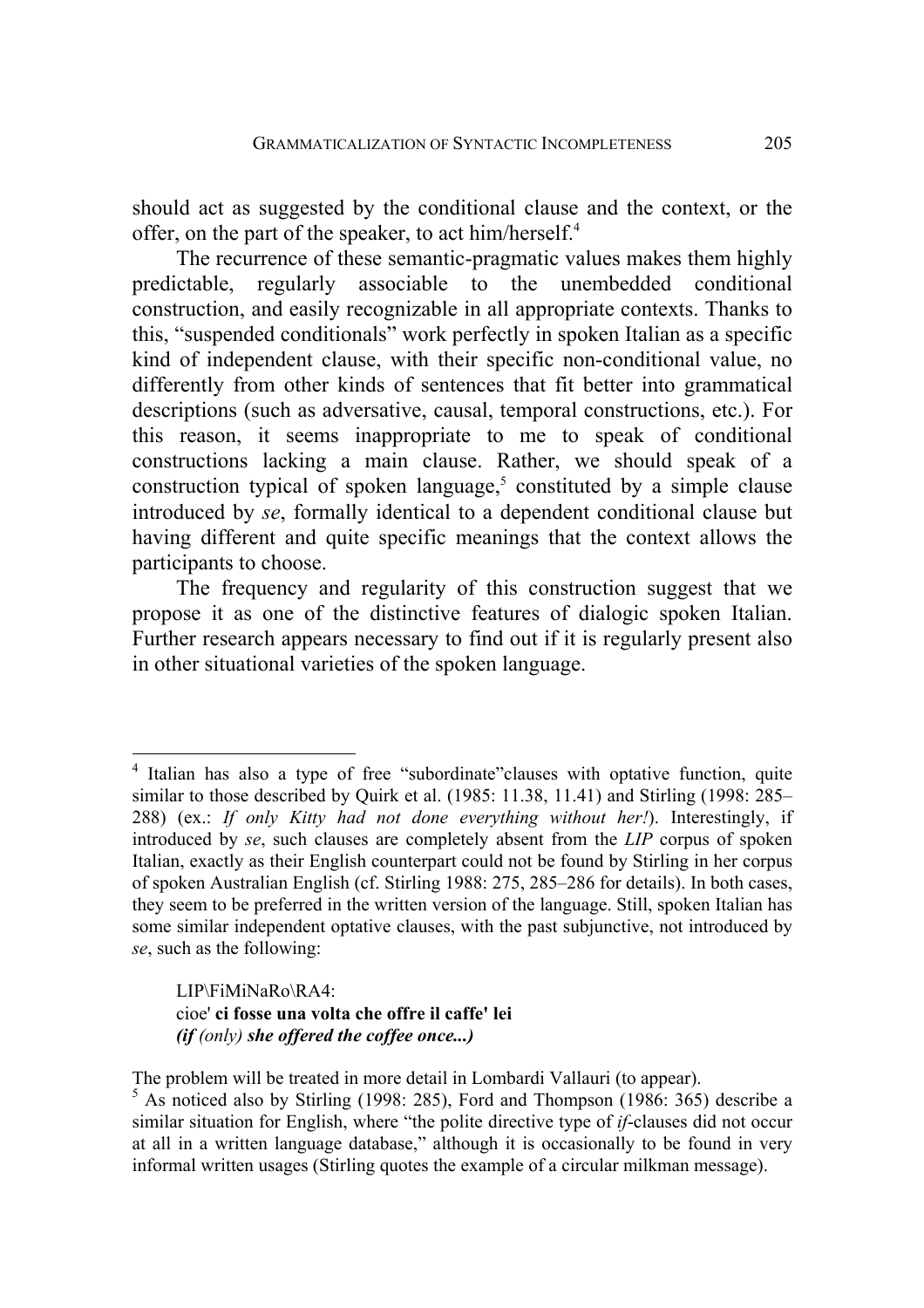From an evolutionary point of view, it would be interesting to inquire whether the diffusion of this construction is recent or not. Of course it is a difficult task, since spoken language of the past is usually not available.

In any case, the origin of the construction can be seen in effort economy. In conditional constructions, the main clause most frequently follows the subordinate clause. For this reason, once the conditional clause is expressed, its content and the context may often make the main clause semantically superfluous. Typically, if you receive some people in your living room, you may say something like: *if you would like to take a seat ...* and at this point there is really no need to add something like: *please do*, or: *I'll be pleased*, etc. This actually causes the main clause to remain unexpressed in many communicative situations, especially in those semantic cases we have mentioned. The conditional clause is thus entrusted with the whole semantic meaning and pragmatic function of the utterance. and this results in the least coding effort.<sup>[6](#page-17-0)</sup>

Since this happens very frequently, it can no longer be regarded as an occasional violation of the norm on the grounds of least effort, rather, unembedded conditionals are increasingly characterized as a specific kind of sentence available to speakers. From the *Parole* the feature has entered the *Langue*. The economic behaviour has been grammaticalized, and spoken Italian now has independent conditionals.

In some sense, since they show a subordinate structure that becomes free, our data may be regarded as violating the supposed unidirectionality implied in definitions of grammaticalization like the following: "A grammaticalization is a diachronic change by which the parts of a constructional schema come to have stronger internal dependencies" (Haspelmath 2004: 26). It is not clear whether such a strict definition of grammaticalization is the most useful for linguistic analysis, and an examination of this question is obviously beyond the scope of the present paper. But as concerns our topic, we can say that the same process may be regarded from another point of view. It is true that the relation of dependency between the main and the subordinate clause disappears, but not in the same way it would if the result were a coordinate structure, i.e. one of weaker dependency. In our case the semantic and pragmatic/illocutionary function of the abolished main clause is actually incorporated into the free conditional. This means that the two original contents of the complex construction end up being cumulated in a single

<span id="page-17-0"></span> $6$  A similar process is described (in four steps) by Stirling (1998: 292).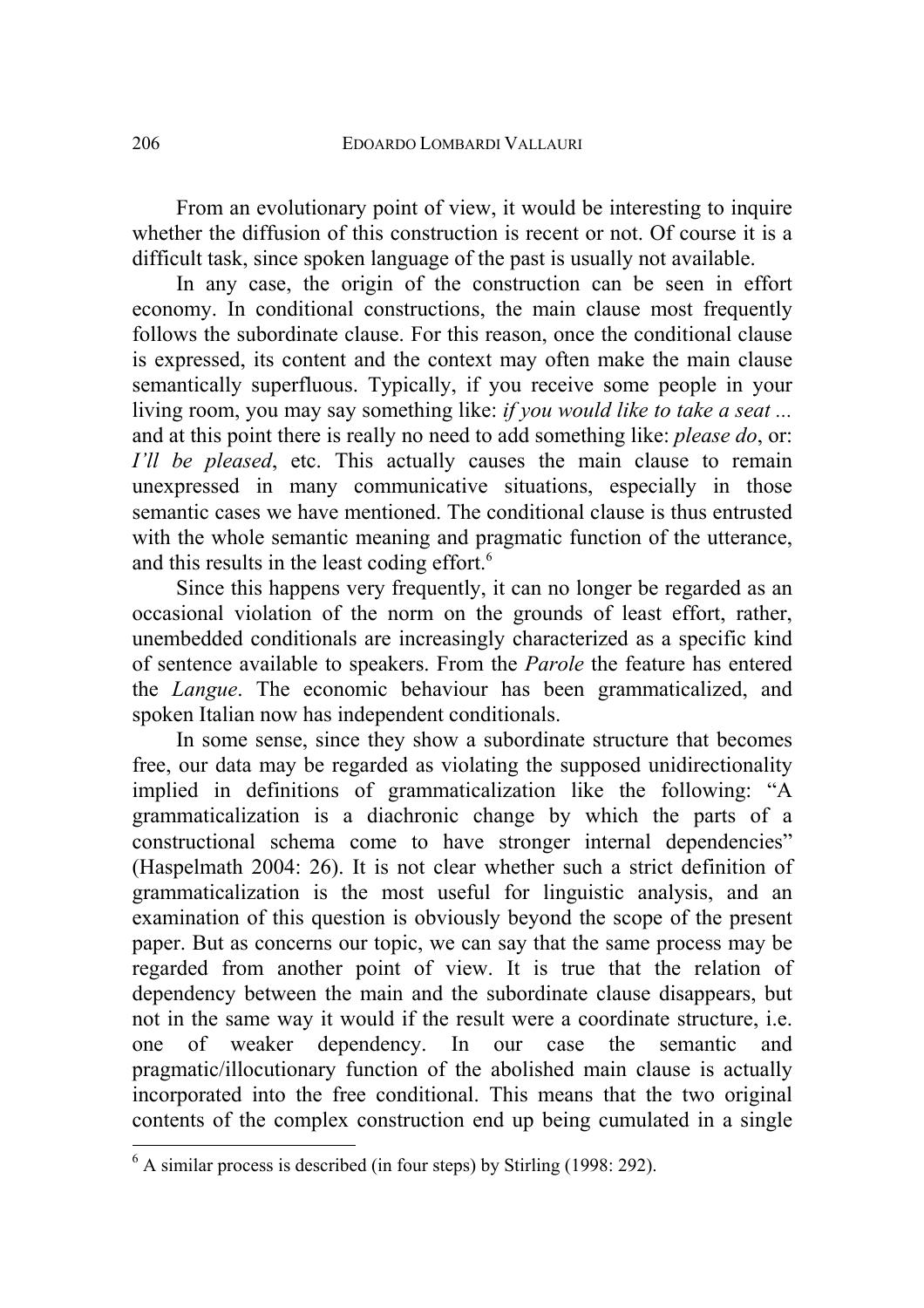clause. In this sense, the process we have described does not violate the "standard" expectations on the unidirectionality of grammaticalization phenomena.

A side-effect (and testing evidence) of the situation we have described is the fact that in some contexts the main clause is actually present, but quite significantly it is introduced by a coordinating conjunction. This happens because the conditional clause is felt to be complete and independent even on a strictly syntactic level:<sup>[7](#page-18-0)</sup>

(12a) LIP, Ma28:

A: no il controllo dei dati e' gia' stato fatto non sarebbe possibile farlo adesso B: mh

A: perche' siamo in pellicola

B: certo

A: **se su noi abbiam gia' visto la prima e la seconda bozza di questa roba qua** B: mh

A: **quindi** vuol dire che i dati sono gia' stati controllati se ci fosse un errore # si puo' ancora\_ # cambiare

B: mh

A: non dovrebbe esserci pero' se ci fosse si puo' ancora cambiarlo vuol dire dar rifare la pellicola

B: ho capito

*(if we have already seen the first and the second draft of this stuff here... therefore it means that...)* 

(12b) LIP, Nb8:

... ma che sto dicendo domani e' giovedi' eh no no oggi no no e' mercoledi' quindi domani sono in ufficio piu' o meno tra in tarda mattinata e tutto il pomeriggio **se mi puoi fare un colpo di telefono cosi'** ne parliamo un attimo se poi c'hai un attimo di tempo puoi anche venirmi a trovare ciao

*(if you can call me on the phone so we can speak a little...)* 

(12c) LIP, Fb19:

 $\overline{a}$ 

B: ma quella dovra' essere scusa dovra' essere una legge che -al- guarda sempre alla busta del marito per quanto riguarda la casalinga [incomprensibile]

A: no se no Daniela se una donna **se una donna fa la carriera quindi** sulla carta d' identita' ci gli sara' riconosciuta una professione ma

B: si' ma ok ok ma aspetta

<span id="page-18-0"></span> $\frac{7}{7}$  Letizia Vezzosi (personal communication) points out that conditional constructions where the main clause is introduced by a coordinating conjunction are to be found in ancient texts of Germanic languages. The possible presence of the same pattern in ancient texts may confirm the vitality of the construction in the past also in Italian.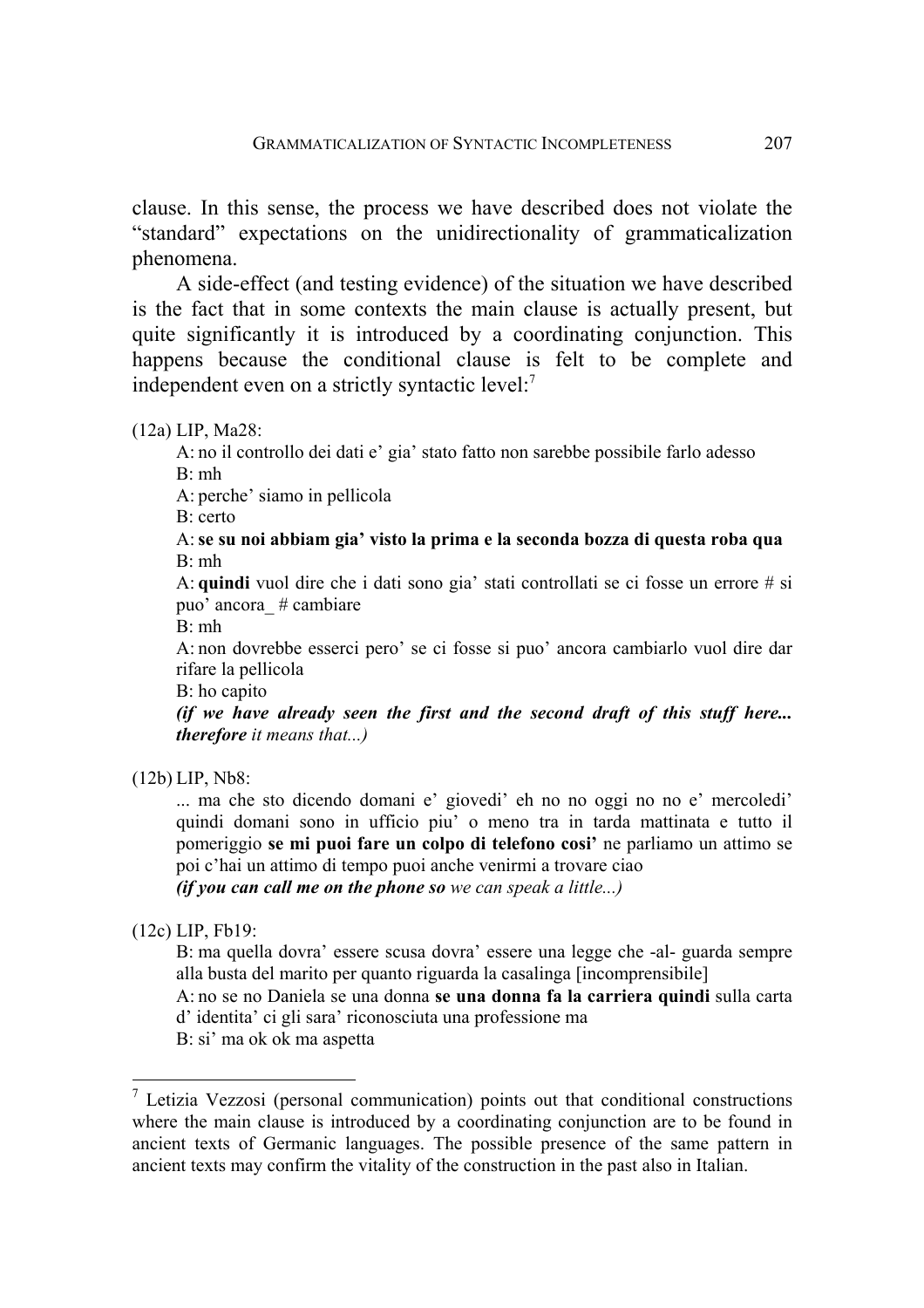### A: ma allora non sara' casalinga *(if a woman has a career consequently...)*

We have spoken of grammaticalization, but the most appropriate term may be "pragmaticalization,"[8](#page-19-0) because the common feature of Italian independent conditionals seems to exist on a pragmatic level at least as much as on a strictly semantic one. The mechanism is quite clear: when a conditional clause can do without the main clause, the reason is that (with a little help from the context) it makes clear that the missing content is of an extremely generic and recurring type ("it is a good thing," "please do," "there's nothing we can/must do," "this is false," etc.). The consequence of such "denotational lightness" is that the main function of the inferred and non-expressed part of the utterance is not to share its semantic content, but to endow the whole utterance with a conventional pragmatic value (offer/request, inhibition of action, reassurance, challenging/protest).

Some intonational and pragmatic equivalents of the semantic types we have discussed result from Emanuela Cresti's studies on the pragmatics-intonation interface in spoken Italian.<sup>[9](#page-19-1)</sup> Conditionals meaning "there's nothing we can/must do" usually belong to the intonational pattern that Cresti calls "espressione di ovvietà" (expression of obviousness); those with the meaning of a generic question "what is going to happen?" belong to Cresti's intonational type "interrogative generiche" (generic interrogatives); our exclamatory/adversative type take the intonative pattern of the pragmatic type "protesta" (protest); conditionals expressing offer/request typically belong to the pragmatic/intonational linguistic act that Cresti calls "invito/offerta" (invitation/offer). These pragmatic and intonational patterns are obviously not restricted to unembedded conditionals, and concern many syntactic constructions. What we have shown here is that Italian unembedded conditionals have a tendency to fulfil these pragmatic functions more than others.

<span id="page-19-0"></span><sup>&</sup>lt;sup>8</sup> An anonymous referee of *SKY Journal of Linguistics* points out to me that this term was first introduced by Erman and Kotsinas (1993) to describe the development of discourse markers in Swedish and English.

<span id="page-19-1"></span><sup>&</sup>lt;sup>9</sup> Cf. Cresti (2000), Firenzuoli (2003).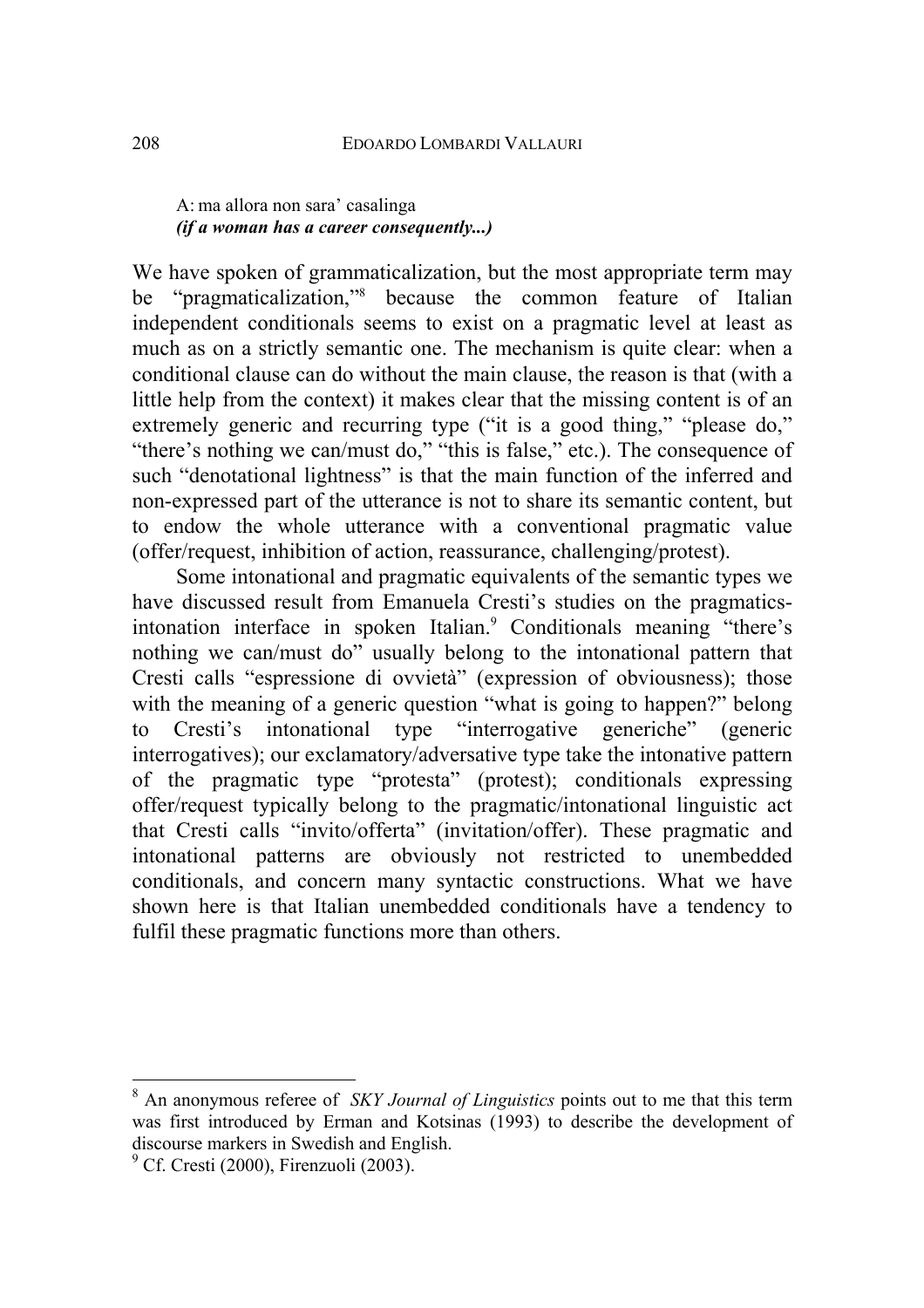## **4. A quasi typological exploration and a hypothesis on the versatility of conditionals**

Italian is not the only language using this construction. For example, German free conditionals behave in a similar way.<sup>10</sup> Interestingly, they typically occur in association with the adverb *doch* 'nevertheless,' which is much less frequent in embedded conditionals. A *Google* search on the web for *wenn* and *doch* gives many free conditionals but virtually none followed by a main clause. Here are some examples obtained with this procedure:

- (13a) Wenn doch Italien nur ein Stückchen etwas von der deutschen Effizienz hätte!
- (13b) Wenn doch alle praktischen Dinge so einfach wären.
- (13c) Hätte ich doch auch so eine tolle Figur wie meine Freundin! Wie schön wär's, wenn ich auch so ein Motorrad hätte wie mein Nachbar!
- (13d) Und er sprach zu mir von Treue und von Liebe; Ach, wenn's immer doch so bliebe! ... Doch wenn wir vom Traum erwachen, Dann bleibt die Welt nicht stehn.

As can be seen, German free conditionals with *doch* have a desiderative meaning, different from those found in our Italian corpus.<sup>[11](#page-20-1)</sup>

Apart from the German "*wenn doch*" -clauses, the need to express the pragmatic functions exposed in the previous sections is probably universal. Indeed, it would be interesting to find out if, in other languages as well (especially if typologically different), this is done by means of "incomplete" constructions, and if among them there is a preference or at least a place for free conditional clauses. This would need to be the topic of another paper, but here we can make some very short, provisional remarks about some other languages.<sup>[12](#page-20-2)</sup>

Lindström (to appear) signals that Swedish makes wide use of free conditionals whose pragmatic and semantic functions are similar to those

<span id="page-20-0"></span><sup>&</sup>lt;sup>10</sup> I owe this observation to Christian Lehmann.

<span id="page-20-1"></span><sup>&</sup>lt;sup>11</sup> This may be partly explained by the fact that, in spoken Italian, desiderative clauses in the subjunctive mode are usually not introduced by *se*. For example: *avessi 100 milioni!* "had I 100 million!"

<span id="page-20-2"></span><sup>&</sup>lt;sup>12</sup> I wish to thank Jan Lindström, Urpo Nikanne, Shingo Suzuki and Richard Valovics for their advice on the matter.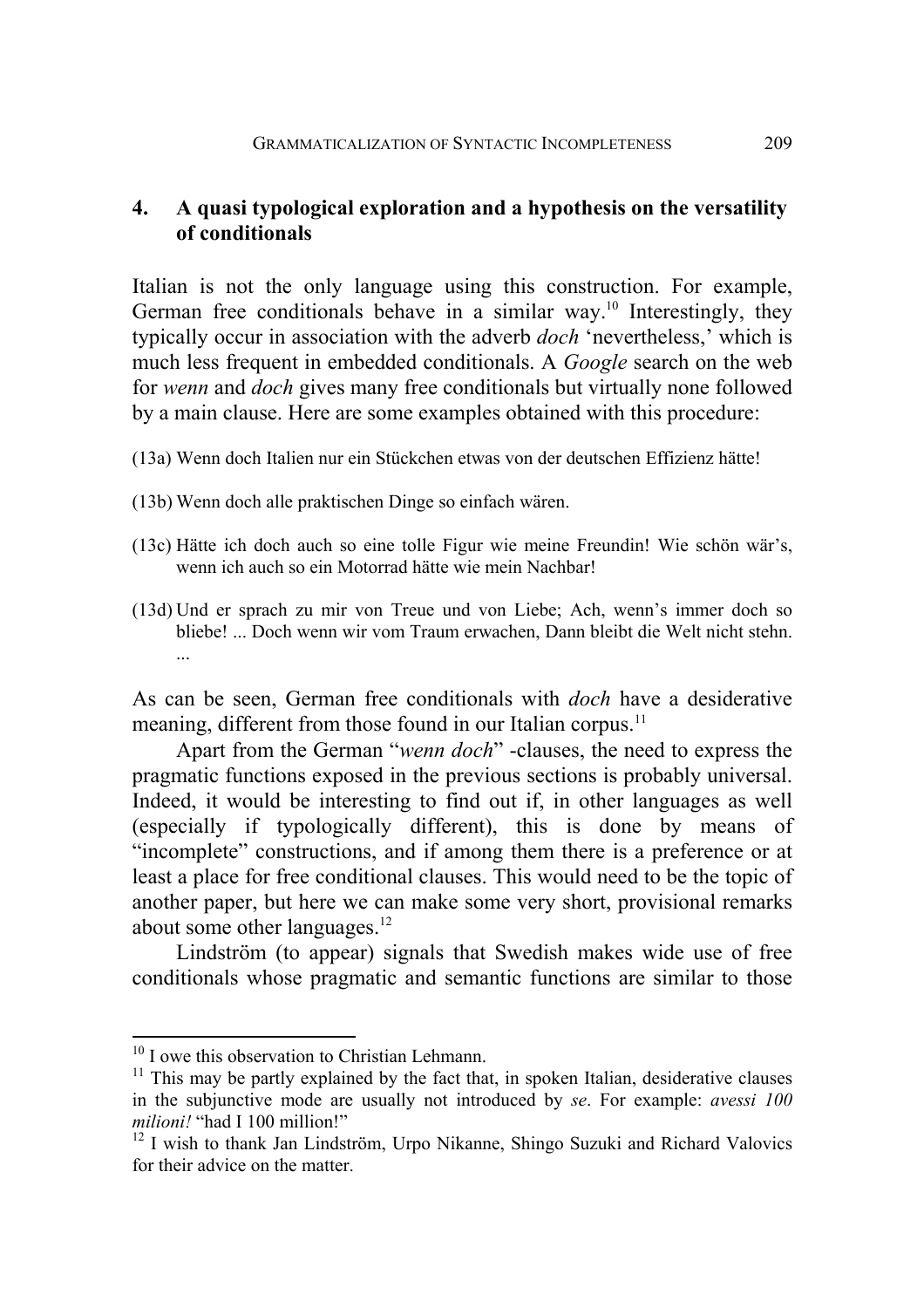we have found in Italian. For example, they can be used for generic questions, as in  $(14)$ , and for requests, as in  $(15)$ :

- (14) A*: om ni inte får [jobb]?*  If you not get job 'If you don't get [a job]?'
	- B: *så då tänker ja fortsätta å studera* So then think I continue to study 'So then I'll continue to study.'
- (15) *Om ni har nån stugkatalog eller nåt*  if you have some cottage-catalogue or something if you've got a catalogue of cottages or something...

Lindström also points out that Swedish has desiderative conditionals similar to those we have observed for German:

(16) *Om Arthur hade varit där, eller jag!*  If Arthur had been there or I 'Oh, if Arthur or I had been there!'

Finnish<sup>13</sup> also uses free conditionals to express suggestion or request. In these cases, the conditional conjunction *jos* "if" is combined with the emphatic clitic *pA* (*pa* or *pä*, according to vowel harmony). The following examples have been found by Urpo Nikanne on the Internet by means of a *Google* search. They express a suggestion (offer or request, to someone else or to the speaker him/herself):

- (17) *Jospa pelastaisimme leipomotalon*  if-pA save-COND-1PL bakery.building-ACC 'Let's save the bakery.'
- (18) *Jospa sovittaisiin vaihteeksi*  if-pA make.peace-COND-PASS for.change 'Why don't we make peace, for a change.' [In colloquial Finnish the passive is used for 1PL.]

<span id="page-21-0"></span><sup>&</sup>lt;sup>13</sup> I wish to thank Urpo Nikanne for his advice on the matter. The Finnish patterns and examples I describe here are his, mainly taken from the Internet.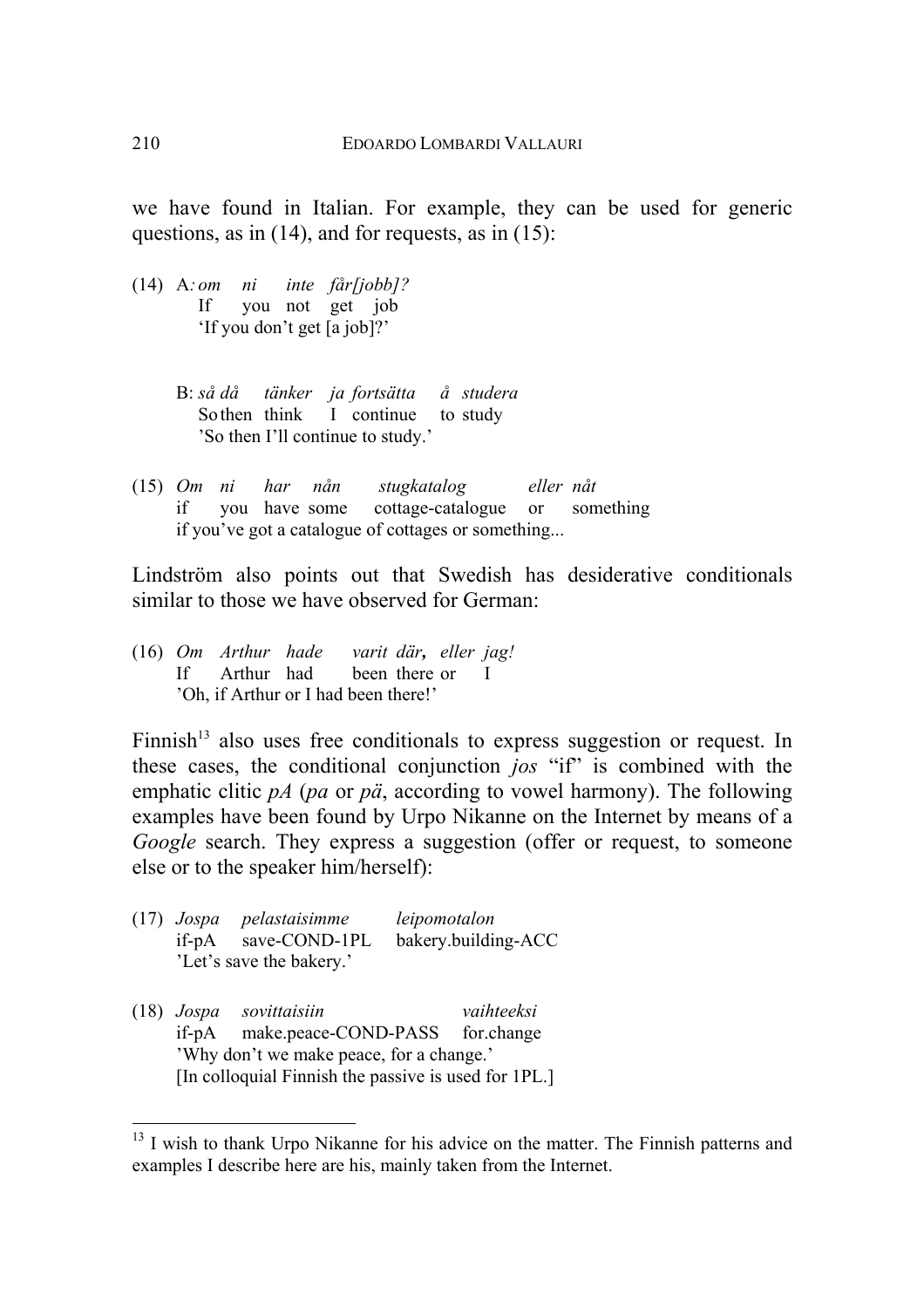(19) *Jospa pilkistäisin hiukan ylös, sanoi pieni muurahainen.*  if-pA take.a.look-COND-1SG a.bit up, said small ant '"Why don't I take a little look up", said little ant.'

One of the functions of Finnish *jospA* free conditionals is to express desire, similarly to the German and Swedish examples we have discussed above:

- (20) *Jospa sinä tuntisit Hänet, joka ansaitsee kaiken kunnian,*  if-pA you know-COND-2SG Him/Her, who deserves all glory, *mutta sai osakseen meidän häpeämme.*  but got part.POSS.SUFF(3PERS) our shame-POSS.SUFF(1PL) 'I wish you knew him who deserves all glory but has received our shame.'
- (21) *Jospa ihmisellä ois joulu ainainen*  if-pA human.being-ADESSIVE be-COND Christmas ethernal 'I wish people would have Christmas for ever.' [from a Christmas song]

Finnish also has "generic question" free conditionals, where *jos* is usually preceded by the marker *entä*. This happens with the indicative mode, as in  $(22)–(24)$ :

- (22) *Entä, jos äidin sijaan tuleva isä on HIV-positiivinen?*  ENTÄ, if mother-GEN instead-of come father is HIV-positive? 'What (will happen) if the father-to-be and not the mother is HIV-positive?'
- (23) *Projekti "Entä jos elänkin satavuotiaaksi" on alkanut*  Project "ENTÄ if live-1SG 100-years-old" is start-PAST.PART *tammikuussa 2003.*  january 2003. 'The project "What if I live for 100 years" has started in January 2003.'
- (24) *ENTÄ JOS SINUN LAPSESI KÄYTTÄÄ …*  ENTÄ if your child uses... ''What if your child is using…' [from an advertising headline]

and with the conditional mode as in  $(25)$ – $(27)$ :

(25) *Entä jos samaa logiikkaa laajennettaisiin muihinkin*  ENTÄ if same-PART logic-PART extend-COND other *perheenjäseniin?*  family-members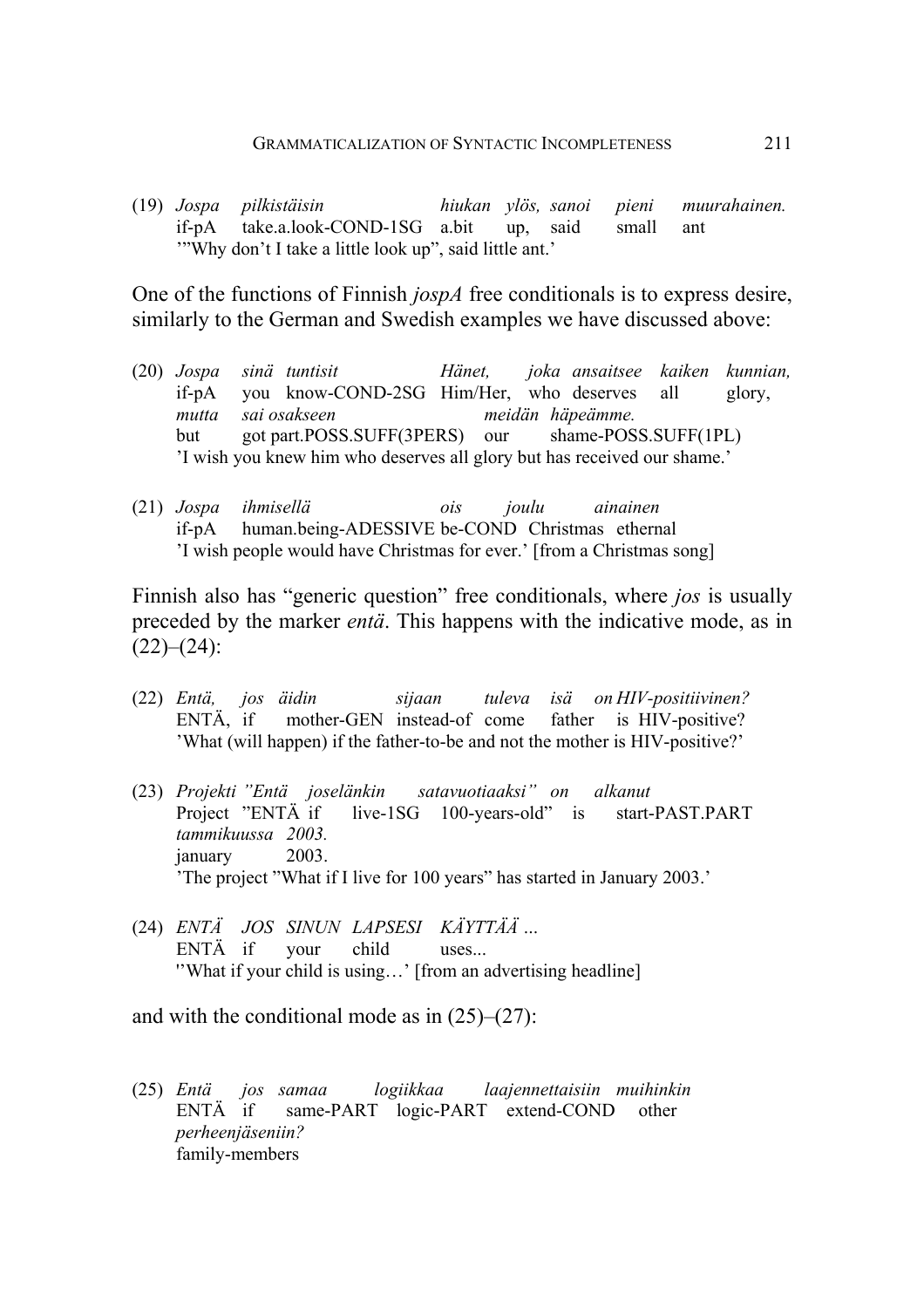'What if the same logic was extended to other family members, too?'

- (26) *Entä* jos lehmätosais lentää? ENTÄ if cows can-COND fly? 'What if cows could fly?'
- (27) *Entä jos ryhtyisi yrittäjäksi?*  ENTÄ if start business-owner-TRANSLATIVE? 'What if you started your own business?' [from an advertisement headline]

Free conditionals are used for similar tasks also in Japanese, another language typologically very different from Italian. As in Italian, expressing offer or request is probably their most frequent function. But, unlike Italian, in this case Japanese prefers to give the unembedded conditional an interrogative intonation:

(28) A: *suwareba?* B: *suwattara?*  sit-COND sit-PAST-COND 'If you sit...' (= please, sit)

Japanese interrogative conditionals can imply the question: "what will happen?" exactly as the Italian ones do:

- (29) *(moshi) hayaku tsuki sugitara?*  (if) early arrive exaggerate-COND 'And if I arrive too early?'
- (30) *(moshi) umaku deki nakereba?*  (if) clever-ly can do become-COND 'And if I am not able to do it properly?'

The meaning "there's nothing we can/must do" can be expressed by free conditionals, but they often imply further nuances, associated to the speaker's attitude, such as reassurance, promise and even threat:

(31) *(moshi) kimi-ga zembu ato-katazuke-o shite kureta nara...*  (if) you totally clear the table doing give-PAST-COND 'If you have completely cleared the table...'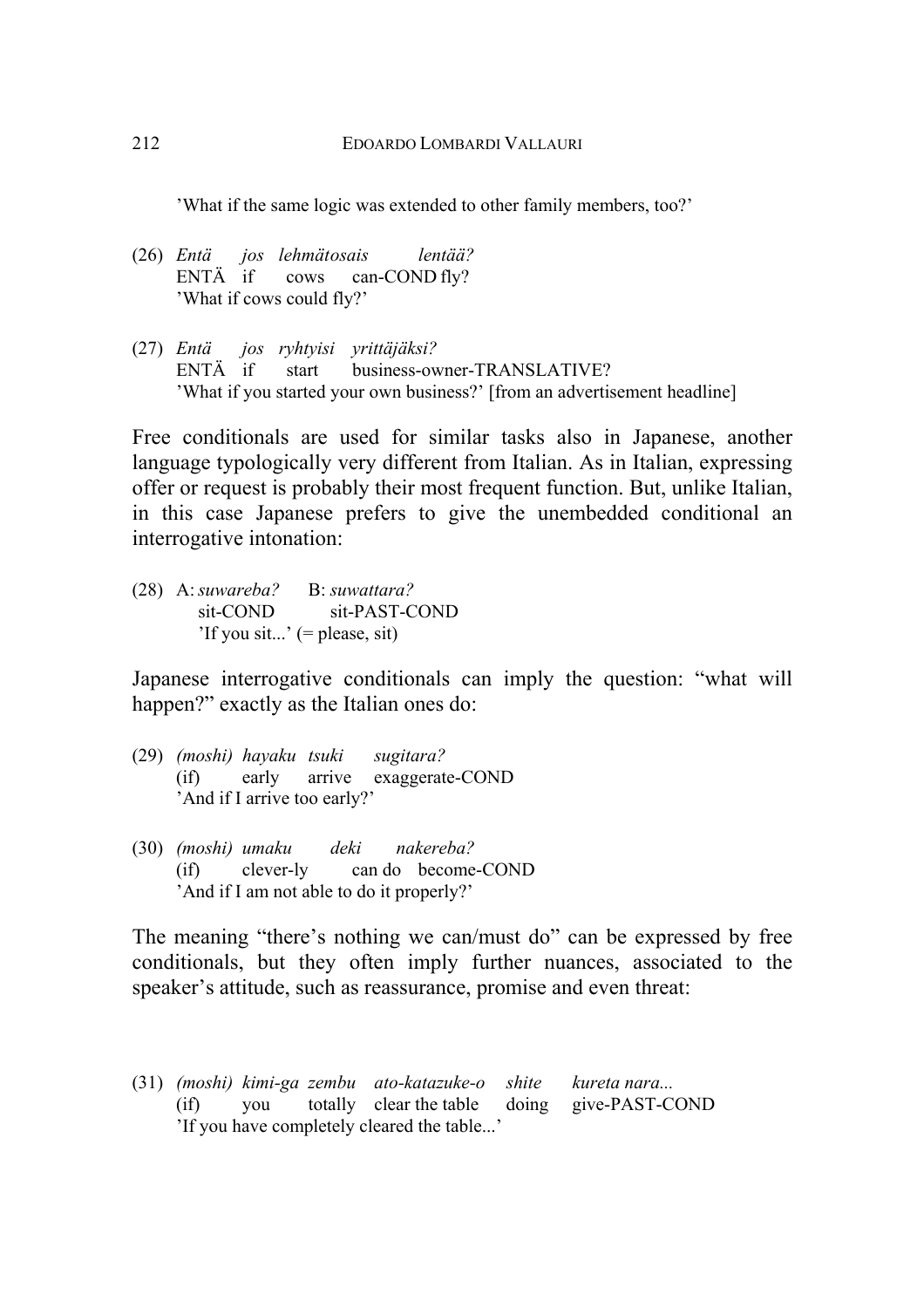(32) *(moshi) boku-ni hanasasete kurenakereba...*  (if) to-me speak-CAUS give-NEG-COND 'If you don't let me speak...'

Japanese has many different conditional markers that agglutinate to the verb, thus making the use of *moshi* "if" optional. Interestingly, one of these markers, *nara*, which is used for instance in (31), is excluded when the pragmatic function is that of offer/request already seen in (28):

(28') *\*suwaru nara?*

Moreover, this pragmatic type cannot accept the presence of *moshi*. Should we conclude from these restrictions that, being the most frequent type, it has already gone farther than the others in its process of grammaticalization?

The fact that many (and very different) languages have recourse to the same formal strategy (free conditionals) to achieve a wide set of (quite different) pragmatic functions may not be casual. Rather, it suggests that conditionals may (universally, or at least widely across languages) be associated with some features that make them particularly versatile when compared to other kinds of subordinate clauses. These features enable them to be used without a main clause, still effectively communicating a meaning selected by the context.

It must be observed that the same functions cannot be entrusted to postposed subordinate clauses, which, even if they lack a main clause, are not suspended and cannot suggest an "open meaning" to be supplied by the addressee based on the context. A typical function of postposed free subordinate clauses is that of being metadiscursive, depending on an unexpressed performative, as happens in (33):

#### (33) *Are you coming to the theatre tomorrow? Because I must reserve the places.*  (= *I ask* because...)

On the contrary, preposed subordinate clauses that remain suspended can suggest that there may be a continuation. We have seen the kinds of semantic and pragmatic continuations that can be expressed by suspended conditionals in Italian, and partially in some other languages. Whether or not the same functions can be obtained by languages through different kinds of preposed and suspended subordinate clauses such as, say, causal, temporal, or purpose clauses, is a question which lies beyond the limits of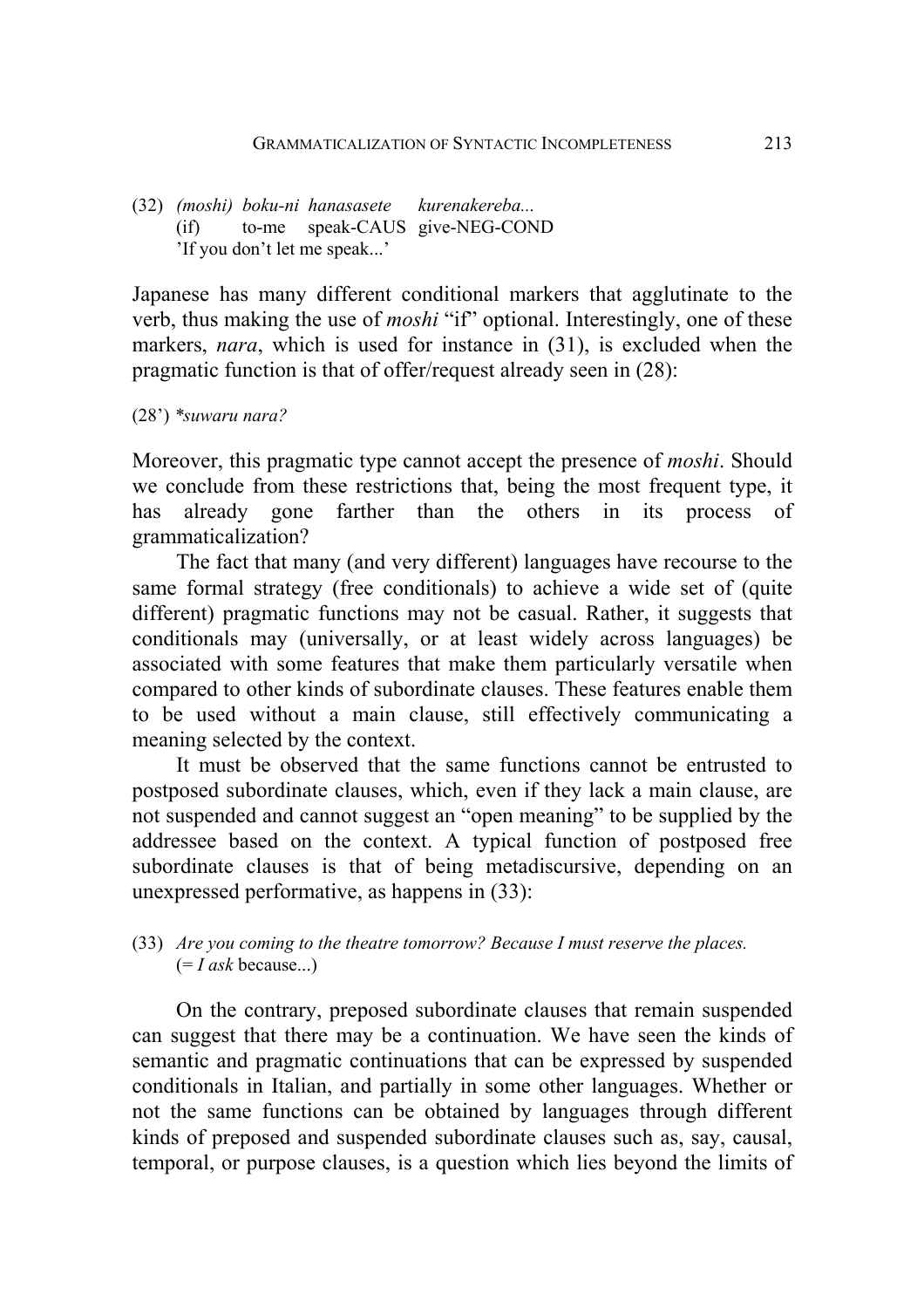this paper. At first glance, it seems that suspended temporal clauses may well express offer or request (see ex. 34 and 35), and suspended causal clauses may express, for instance, our "there's nothing we can/must do" meaning (see ex. 36 and 37).

- (34) When you need my help... *(tell me, and I'll come)*
- (35) When you receive that extra copy of your book... *(please give it to me)*
- (36) Since the shop is already closed... *(we cannot buy anything)*
- (37) Since you have already paid... *(we need not do it)*

But it seems probable that no other kind of suspended subordinate clause is able to endorse so many functions as conditionals do. This may be due to the fact that conditionals build an especially generic semantic relation between the states/events coded by the main and the subordinate clauses. *When-* and other preposed temporal clauses specify that the two events are in a given relation of time, thus limiting the sense of a possible unexpressed continuation to something to which the time relation is relevant; *since-* and other suspended causal clauses build a cause-effect relation between the expressed and the unexpressed event, thus significantly restricting the semantic potentialities of the unexpressed continuation. The same holds for purpose clauses, concessives and so on.

On the contrary, conditionals limit their role to signaling the simple concomitance of two states/events. They do not specify what kind of relation there might be between them. They say that the coming into being of the second is compatible with the first and allowed by it, and nothing more. Of course, as shown for instance by Rudolph (1981), they ultimately express a relation belonging to the "kausaler Bereich," but "looser" and more generic than that of cause, purpose or concession. This leaves the way open to different kinds of possible semantic and pragmatic, contextdetermined, continuations and completions after a free, suspended conditional clause.

### **References**

Cresti, Emanuela (2000) *Corpus di italiano parlato*. Firenze: Accademia della Crusca.